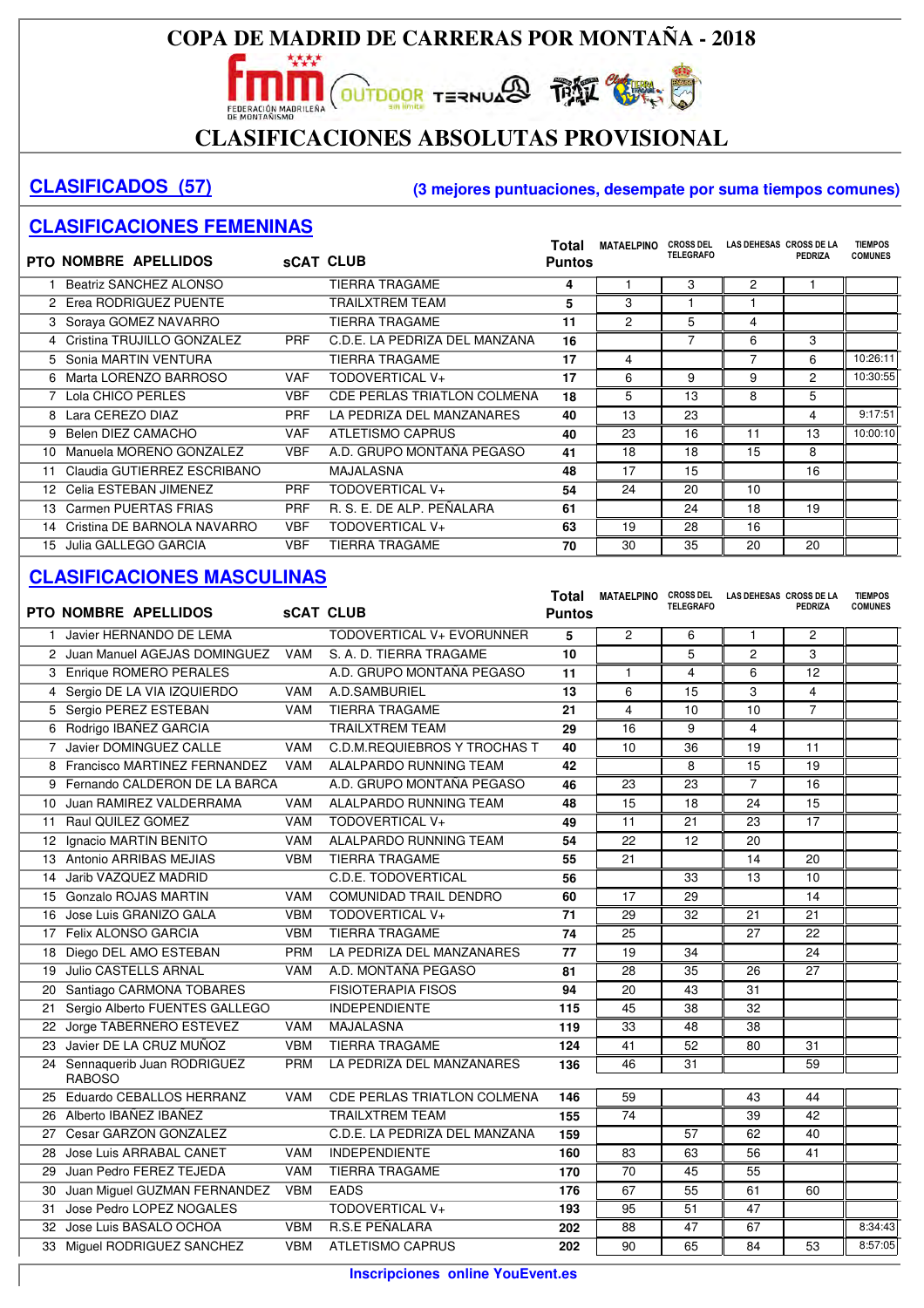# CLASIFICACIONES ABSOLUTAS PROVISIONAL

#### **CLASIFICADOS (57) (3 mejores puntuaciones, desempate por suma tiempos comunes)**

|    | <b>PTO NOMBRE APELLIDOS</b>   |            | <b>SCAT CLUB</b>                   | Total<br><b>Puntos</b> | <b>MATAELPINO</b> | <b>CROSS DEL</b><br><b>TELEGRAFO</b> | LAS DEHESAS CROSS DE LA | PEDRIZA | <b>TIEMPOS</b><br><b>COMUNES</b> |
|----|-------------------------------|------------|------------------------------------|------------------------|-------------------|--------------------------------------|-------------------------|---------|----------------------------------|
| 34 | Juan Manuel NIETO MORENO      |            | <b>MAJALASNA</b>                   | 217                    | 87                | 71                                   | 75                      | 71      |                                  |
| 35 | Miguel FERNANDEZ CONTRERAS    | <b>PRM</b> | C.D.E. LA PEDRIZA DEL MANZANA      | 222                    |                   | 72                                   | 89                      | 61      |                                  |
|    | 36 Enrique QUINTANO ALONSO    | VBM        | <b>INDEPENDIENTE</b>               | 239                    | 96                | 88                                   | 79                      | 72      |                                  |
| 37 | Jesus Manuel JIMENEZ ESTEBAN  | <b>VBM</b> | <b>TIERRA TRAGAME</b>              | 253                    | 76                |                                      | 101                     | 76      |                                  |
| 38 | Chema GARCIA VILCHEZ          | <b>VAM</b> | <b>INDEPENDIENTE</b>               | 270                    | 108               | 91                                   | 99                      | 80      |                                  |
| 39 | Juan Carlos FERNANDEZ CARBAJO | <b>VAM</b> | <b>TIERRA TRAGAME</b>              | 298                    | 138               | 100                                  | 103                     | 95      |                                  |
| 40 | Jorge ATANCE ANDRINO          |            | A.D. CLUB DE MONTAÑA PEGASO        | 336                    | 136               | 98                                   |                         | 102     |                                  |
| 41 | Javier SILVA CORREA           |            | <b>CDE PERLAS TRIATLON COLMENA</b> | 351                    | 145               | 106                                  |                         | 100     |                                  |
|    | 42 Carlos GONZALEZ CANO       | <b>VAM</b> | TODOVERTICAL V+                    | 359                    | 146               | 103                                  | 110                     |         |                                  |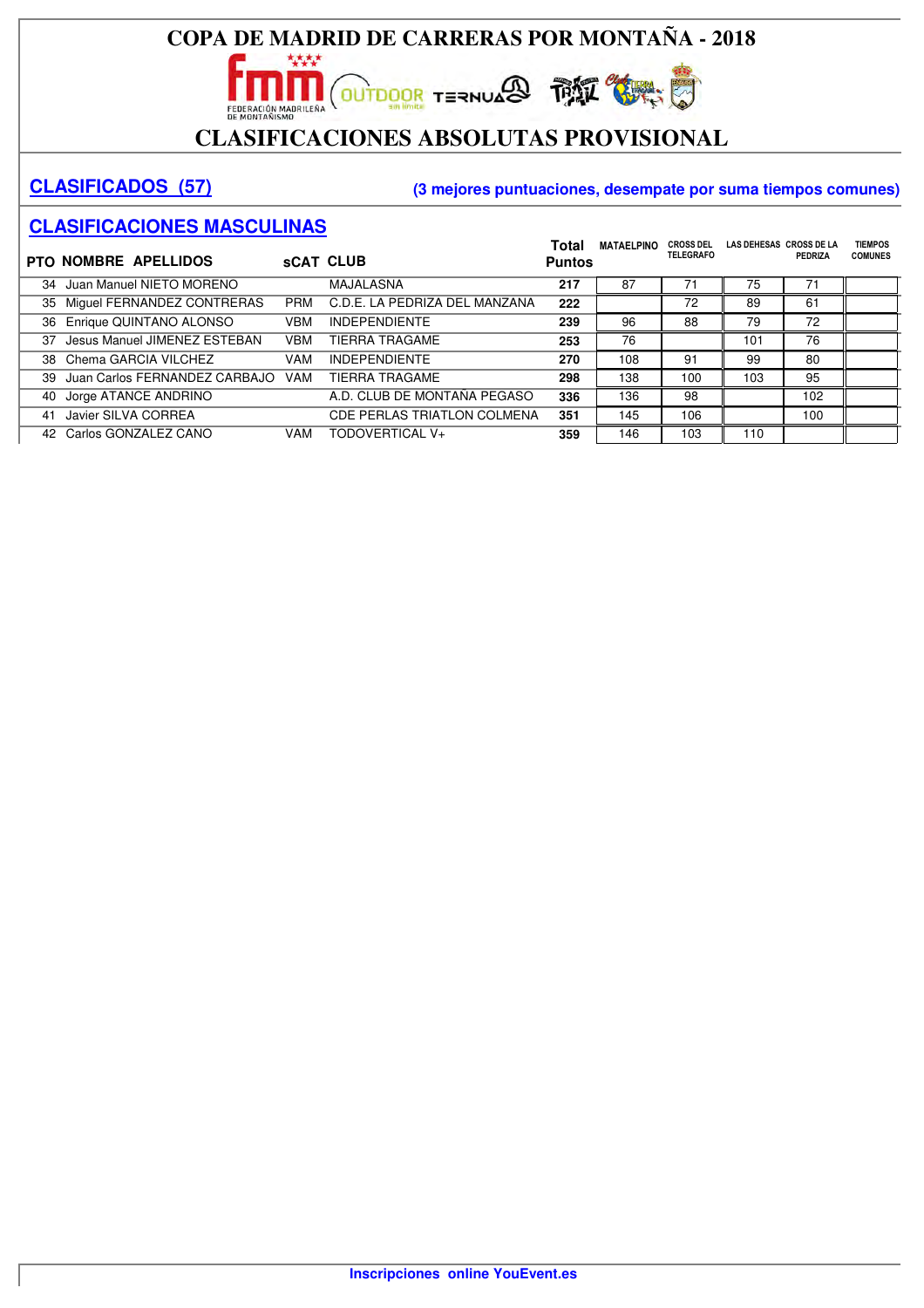# **CLASIFICACIONES ABSOLUTAS PROVISIONAL**

#### **Con 2 pruebas FINALIZADAS (77 (3 mejores puntuaciones, desempate por suma tiempos comunes)**

#### **CLASIFICACIONES FEMENINAS**

| <b>PTO NOMBRE APELLIDOS</b>     |            | <b>SCAT CLUB</b>                   | <b>Total</b><br><b>Puntos</b> | <b>MATAELPINO</b> | <b>CROSS DEL</b><br><b>TELEGRAFO</b> | LAS DEHESAS CROSS DE LA | PEDRIZA | <b>TIEMPOS</b><br><b>COMUNES</b> |
|---------------------------------|------------|------------------------------------|-------------------------------|-------------------|--------------------------------------|-------------------------|---------|----------------------------------|
| Belen RODRIGUEZ DOÑATE          |            | <b>INDEPENDIENTE</b>               | 14                            | 9                 |                                      | 5                       |         |                                  |
| Clara GARCIA BALLESTEROS        |            | <b>MAJALASNA</b>                   | 15                            |                   | 8                                    |                         |         |                                  |
| Esther JOGLAR ALCUBILLA         | <b>VAF</b> | MT3                                | 23                            | 16                |                                      |                         |         |                                  |
| Fatima ESPINOSA HERNANZ         |            | DEP. ELEMENTAL PONTE EN MAR        | 37                            |                   | 30                                   |                         |         |                                  |
| Carmen GARCIA CUEVAS            | <b>VBF</b> | <b>TIERRA TRAGAME</b>              | 40                            | 14                | 26                                   |                         |         |                                  |
| Raquel IGUAL GOMEZ              | <b>VAF</b> | ATLETISMO FUENLABRADA              | 45                            | 28                |                                      | 17                      |         |                                  |
| Silvia MARTINEZ MARCOS          |            | S. A. D. TIERRA TRAGAME            | 49                            |                   | 36                                   | 13                      |         |                                  |
| Cristina Veronic MACEDA SELYMES |            | <b>CDE PERLAS TRIATLON COLMENA</b> | 62                            | 31                | 31                                   |                         |         |                                  |
| Helena RIVAS BERNARDOS          | <b>PRF</b> | LA PEDRIZA DEL MANZANARES          | 66                            | 29                | 37                                   |                         |         |                                  |

| <b>PTO NOMBRE APELLIDOS</b>                |            | <b>SCAT CLUB</b>                    | Total<br><b>Puntos</b> | MATAELPINO CROSS DEL | <b>TELEGRAFO</b> | LAS DEHESAS CROSS DE LA | <b>PEDRIZA</b> | <b>TIEMPOS</b><br><b>COMUNES</b> |
|--------------------------------------------|------------|-------------------------------------|------------------------|----------------------|------------------|-------------------------|----------------|----------------------------------|
| Alberto SANCHEZ PANIAGUA                   |            | AGO TEAM-LOS LOCOS DEL CERR         | 14                     |                      |                  | 8                       | 6              |                                  |
| Hugo DE PABLO GARCIA                       | <b>PRM</b> | <b>FMM INDIVIDUAL</b>               | 14                     |                      |                  | 9                       | 5              |                                  |
| Rony GOMEZ PAYO                            |            | ALALPARDO RUNNING TEAM              | 15                     | $\overline{7}$       |                  |                         | 8              |                                  |
| Diego DUQUE ZUMAJO                         |            | D.E. MAJALASNA                      | 16                     |                      | $\overline{7}$   |                         | 9              |                                  |
| David GALINDO PEREIRA                      | <b>VAM</b> | <b>TIERRA TRAGAME</b>               | 24                     | 8                    | 16               |                         |                |                                  |
| Jose Alberto GONZALEZ<br><b>CARPINTERO</b> | <b>VAM</b> | TODOVERTICAL V+ // LEON TRAIL       | 26                     | 14                   |                  | 12                      |                |                                  |
| David DELGADO SANTOS                       |            | A.D. GRUPO MONTAÑA PEGASO           | 31                     | 9                    | 22               |                         |                |                                  |
| <b>Jesus HERNANDEZ SOTO</b>                |            | S. A. D. TIERRA TRAGAME             | 37                     |                      | 14               |                         | 23             |                                  |
| Vicente DIAZ-CORRALEJO<br>ARGANDA          |            | TODOVERTICAL V+                     | 55                     |                      |                  | 29                      | 26             |                                  |
| Ivan TORRES MARIN                          | <b>VAM</b> | <b>REQUIEBROS Y TROCHAS TRAIL P</b> | 58                     |                      | 42               | 16                      |                |                                  |
| <b>Javier FENOLL REJAS</b>                 | <b>VAM</b> | <b>INDEPENDIENTE</b>                | 67                     | 31                   |                  | 36                      |                |                                  |
| Jose Maria SAEZ SALAS                      | <b>VAM</b> | <b>TIERRA TRAGAME</b>               | 72                     | 26                   | 46               |                         |                |                                  |
| Francisco Javier CANALES LIDON             | <b>VAM</b> | A.D. SAMBURIEL                      | 72                     |                      |                  | 37                      | 35             |                                  |
| Jorge ROJO ANTON                           |            | <b>INDEPENDIENTE</b>                | 78                     | 42                   |                  |                         | 36             |                                  |
| Jose Luis SANTIAGO NAVARRO                 |            | C.A. MALAGON                        | 82                     |                      |                  | 49                      | 33             |                                  |
| Faustino TAPIADOR VELASCO                  | <b>VBM</b> | S. A. D. TIERRA TRAGAME             | 84                     |                      | 27               | 57                      |                |                                  |
| Jorge MARTINEZ HERNANDEZ                   |            | <b>TIERRA TRAGAME</b>               | 86                     | 61                   |                  | 25                      |                |                                  |
| Daniel GODINO MUNCHARAZ                    |            | S. A. D. TIERRA TRAGAME             | 96                     |                      | 50               | 46                      |                |                                  |
| Miguel Angel JIMENO PASCUAL                | <b>VAM</b> | <b>TRAILXTREM TEAM</b>              | 98                     | 51                   |                  |                         | 47             |                                  |
| Ivan GARCIA ALFONSEL                       |            | <b>MAJALASNA</b>                    | 98                     | 40                   |                  |                         | 58             |                                  |
| Gonzalo RIVAS GODOY                        | <b>VAM</b> | <b>TRAILXTREM TEAM</b>              | 99                     | 62                   |                  |                         | 37             |                                  |
| Pedro SAN MIGUEL PASCUAL                   |            | <b>DENDRO COMUNIDAD TRAIL</b>       | 101                    | 57                   | 44               |                         |                |                                  |
| Antonio GONZALEZ MAHILLO                   |            | <b>CLUB MONTAÑA GETAFE</b>          | 112                    | 48                   |                  | 64                      |                |                                  |
| <b>Jose PEREZ MARTINEZ</b>                 | <b>VAM</b> | A.D. GRUPO MONTAÑA PEGASO           | 116                    | 53                   |                  | 63                      |                |                                  |
| <b>Hector BARGE ESTEBAN</b>                | <b>VAM</b> | S. A. D. TIERRA TRAGAME             | 122                    |                      | 101              | 21                      |                |                                  |
| David COBOS FLORES                         | <b>VAM</b> | <b>CDEM REQUIEBROS Y TROCHAS</b>    | 123                    |                      |                  | 18                      | 105            |                                  |
| Jaime ANABITARTE URRUTIA                   | <b>VBM</b> | RSEA PEÑALARA                       | 124                    |                      |                  | 78                      | 46             |                                  |
| Juan Carlos ORTEGA ORGAZ                   | <b>VAM</b> | <b>DENDRO COMUNIDAD TRAIL</b>       | 125                    |                      | 67               | 58                      |                |                                  |
| Gabriel MORALES SANCHEZ                    | <b>VAM</b> | <b>INDEPENDIENTE</b>                | 134                    | 58                   |                  | 76                      |                |                                  |
| Alberto PEREZ NOTARIO                      | <b>VAM</b> | S. A. D. TIERRA TRAGAME             | 135                    |                      | 62               | 73                      |                |                                  |
| Alvaro LUENGO ENCINAS                      |            | <b>CANAL ISABEL II GESTION</b>      | 136                    | 77                   | 59               |                         |                |                                  |
| Eugenio GARCIA-ARANDA ROJAS                | VBM        | RSEA PEÑALARA                       | 138                    |                      |                  | 71                      | 67             |                                  |
| Alejandro MARTINEZ ORIVE                   |            | CDE PERLAS TRIATLON COLMENA         | 143                    | 75                   |                  |                         | 68             |                                  |
| Ernesto ALGAR VALERO                       |            | C.D.E. TODOVERTICAL                 | 147                    |                      | 118              | 29                      |                |                                  |
| Jose Ignacio MANGUDO PAREDES               | <b>VAM</b> | S. A. D. TIERRA TRAGAME             | 147                    |                      | 81               | 66                      |                |                                  |
| Francisco Antoni MERINO<br><b>GONZALEZ</b> | <b>VAM</b> | <b>CLUB MT3 TACTIKA</b>             | 150                    | 84                   |                  |                         | 66             |                                  |
| Alberto ALBUJAR FERRER                     |            | D.E. MAJALASNA                      | 151                    |                      | 74               |                         | 77             |                                  |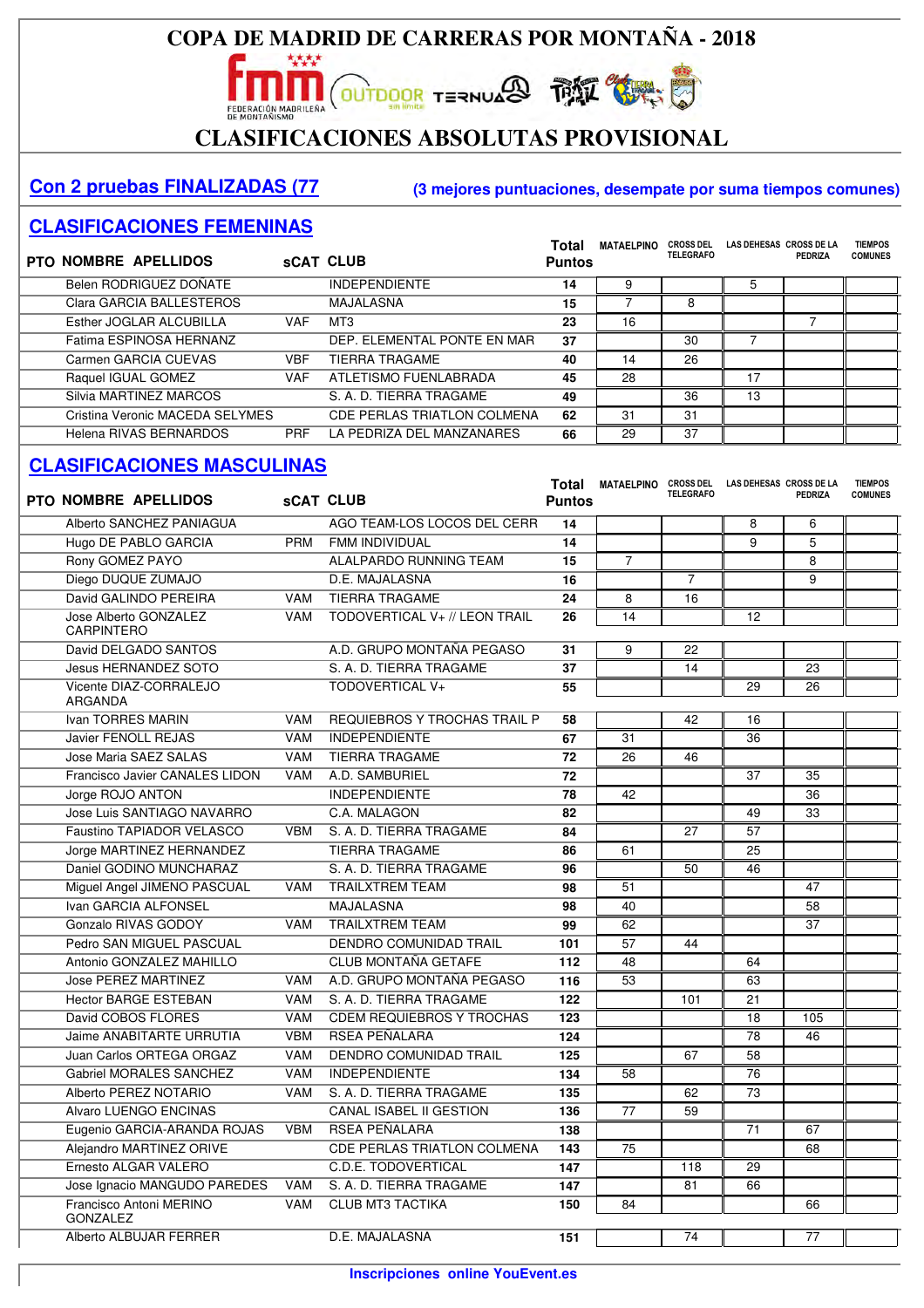

# CLASIFICACIONES ABSOLUTAS PROVISIONAL

#### **Con 2 pruebas FINALIZADAS (77 (3 mejores puntuaciones, desempate por suma tiempos comunes)**

| <b>PTO NOMBRE APELLIDOS</b>   |            | <b>sCAT CLUB</b>                   | Total<br><b>Puntos</b> | <b>MATAELPINO</b> | <b>CROSS DEL</b><br><b>TELEGRAFO</b> | LAS DEHESAS CROSS DE LA | <b>PEDRIZA</b> | <b>TIEMPOS</b><br><b>COMUNES</b> |
|-------------------------------|------------|------------------------------------|------------------------|-------------------|--------------------------------------|-------------------------|----------------|----------------------------------|
| Alberto PEREZ RUANO           |            | <b>TRAILXTREM TEAM</b>             | 152                    | 73                | 79                                   |                         |                |                                  |
| Adrian CRIADO DE LA TORRE     |            | <b>TIERRA TRAGAME</b>              | 152                    | $\overline{92}$   |                                      | 60                      |                |                                  |
| Manuel MOLINA CUBEROS         | <b>VAM</b> | <b>URBAN MONKEY</b>                | 154                    | 105               | 49                                   |                         |                |                                  |
| Jose SANTAMARIA LUCIAÑEZ      | <b>VBM</b> | <b>RSEA PEÑALARA</b>               | 164                    |                   |                                      | 91                      | 73             |                                  |
| Pelayo GUTIERREZ TEIRA        | <b>VBM</b> | <b>INDEPENDIENTE</b>               | 166                    | 102               | 64                                   |                         |                |                                  |
| Juan Francisco MUÑOZ CALLEJON | <b>VAM</b> | MT3 - MADRID TACTIKA TRAIL TEA     | 166                    | 110               |                                      |                         | 56             |                                  |
| Alberto VAQUERO RODRIGUEZ     |            | FMM INDIVIDUAL                     | 171                    |                   | 76                                   | 95                      |                |                                  |
| Mauro REY TADEO               | <b>VBM</b> | RSEA PEÑALARA                      | 171                    |                   |                                      | 119                     | 52             |                                  |
| Roberto GONZALEZ GRANADOS     |            | <b>INDEPENDIENTE</b>               | 172                    |                   |                                      | 87                      | 85             |                                  |
| Sergio GERBOLES RODRIGUEZ     |            | <b>TIERRA TRAGAME</b>              | 179                    | 100               |                                      |                         | 79             |                                  |
| Miguel Angel CASADO NISTAL    | <b>VAM</b> | <b>INDEPENDIENTE</b>               | 183                    | 101               | 82                                   |                         |                |                                  |
| Raul NAVARRO RUIZ             | <b>VAM</b> | RSEA PEÑALARA                      | 185                    |                   |                                      | 102                     | 83             |                                  |
| Sergio VEGUILLAS SALAMANCA    |            | <b>TRIUM</b>                       | 192                    | 117               |                                      |                         | 75             |                                  |
| Rogelio BAUDOT MARTIN         | <b>VAM</b> | LA PEDRIZA DEL MANZANARES          | 197                    | 112               | 85                                   |                         |                |                                  |
| Pedro Jose MATEOS MONTERO     | <b>VBM</b> | LOS REBECOS DE GUADARRAMA          | 197                    |                   |                                      | 94                      | 103            |                                  |
| Pablo RUIZ JIMENEZ            | <b>VAM</b> | <b>INDEPENDIENTE</b>               | 200                    | 111               | 89                                   |                         |                |                                  |
| Pablo FERNANDEZ GOMEZ         | <b>VAM</b> | TODOVERTICAL V+                    | 201                    |                   |                                      | 113                     | 88             |                                  |
| Julian BLAZQUEZ MORENO        | <b>VBM</b> | LOS ÑUES                           | 203                    |                   |                                      | 112                     | 91             |                                  |
| Manuel PEREZ GOMEZ            | <b>VBM</b> | <b>TIERRA TRAGAME</b>              | 218                    | 125               |                                      |                         | 93             |                                  |
| Rafael TRIPERO CASCALES       | <b>VBM</b> | CLUB D. E. ATLETISMO LAS ROZA      | 219                    |                   | 113                                  |                         | 106            |                                  |
| German LUCAS ARENAS           | <b>VAM</b> | <b>MAJALASNA</b>                   | 220                    | 127               | 93                                   |                         |                |                                  |
| Luisfer DIES GIL              | <b>VAM</b> | S. A. D. TIERRA TRAGAME            | 221                    |                   | 120                                  |                         | 101            |                                  |
| Jesus Miguel SANZ MARCHAN     | <b>VBM</b> | S. A. D. TIERRA TRAGAME            | 224                    |                   | 104                                  | 120                     |                |                                  |
| Carlos RIBAGORDA LOZANO       | <b>VAM</b> | <b>TRAILXTREM TEAM</b>             | 237                    | 131               |                                      | 106                     |                |                                  |
| Oscar BLANQUER CRIADO         | <b>VAM</b> | <b>TIERRA TRAGAME</b>              | 243                    | 135               |                                      | 108                     |                |                                  |
| Pedro ABATI GOMEZ             | <b>VAM</b> | <b>TIERRA TRAGAME</b>              | 244                    | 128               |                                      | 116                     |                |                                  |
| Gustavo Adolfo SANCHEZ PEREZ  | <b>VAM</b> | <b>CDEM REQUIEBROS Y TROCHAS T</b> | 256                    | 149               | 107                                  |                         |                |                                  |
| Miguel Angel GARROSA SANCHEZ  | <b>VBM</b> | RSEA PEÑALARA                      | 257                    | 150               |                                      |                         | 107            |                                  |
| David MARTINEZ CORTES         | <b>VAM</b> | <b>MAJALASNA</b>                   | 258                    | 141               | 117                                  |                         |                |                                  |
| Valentin MARTIN FERNANDEZ     | <b>VBM</b> | <b>TRAILXTREM TEAM</b>             | 264                    | 142               |                                      | 122                     |                |                                  |
| Jose Luis RIVAS MARTIN        | <b>VBM</b> | <b>TIERRA TRAGAME</b>              | 269                    | 153               | 116                                  |                         |                |                                  |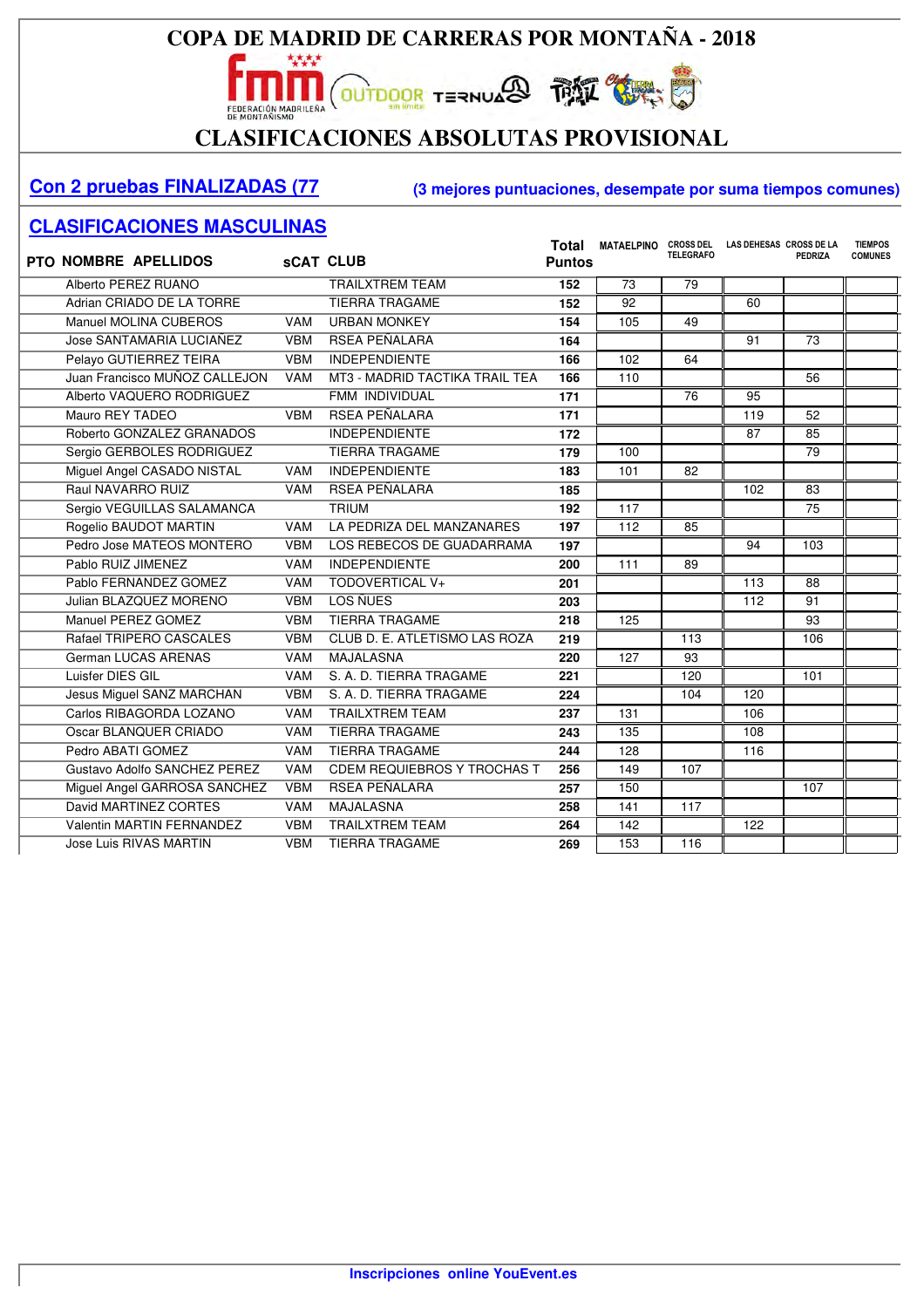

# CLASIFICACIONES ABSOLUTAS PROVISIONAL

#### **Con 1 pruebas FINALIZADAS (30 (3 mejores puntuaciones, desempate por suma tiempos comunes)**

#### **CLASIFICACIONES FEMENINAS**

 $\overline{\phantom{a}}$ 

| <b>PTO NOMBRE APELLIDOS</b> |                              | <b>SCAT CLUB</b> |                               | <b>Puntos</b> | Total MATAELPINO CROSS DEL LAS DEHESAS CROSS DE LA | <b>TELEGRAFO</b> |    | <b>PEDRIZA</b> | <b>TIEMPOS</b><br><b>COMUNES</b> |
|-----------------------------|------------------------------|------------------|-------------------------------|---------------|----------------------------------------------------|------------------|----|----------------|----------------------------------|
|                             | Fatima DE DIEGO AGUADO       | <b>PRF</b>       | S. A. D. TIERRA TRAGAME       | $\mathbf{2}$  |                                                    | $\overline{2}$   |    |                |                                  |
| Marian GARCIA SOLER         |                              |                  | LA20VEINTE                    | 3             |                                                    |                  | 3  |                |                                  |
| Celia CUEVAS SIMON          |                              |                  | C.D.E. TODOVERTICAL           | 4             |                                                    | 4                |    |                |                                  |
| Noemi GOMEZ DIAZ            |                              |                  | <b>INDEPENDIENTE</b>          | 6             |                                                    |                  | 6  |                |                                  |
| Gema LOPEZ CERRO            |                              |                  | S. A. D. TIERRA TRAGAME       | 6             |                                                    | 6                |    |                |                                  |
| Julia ANASTASIO MACIAS      |                              | <b>VAF</b>       | <b>CLUB RUNNING LA GAVIA</b>  | 8             |                                                    |                  | 8  |                |                                  |
|                             | Maribel MARTIN DE LA IGLESIA | <b>VAF</b>       | <b>TIERRA TRAGAME</b>         | 8             | 8                                                  |                  |    |                |                                  |
| Delia LANCHO MEDINA         |                              |                  | CLUB MONTAÑA GETAFE           | 9             |                                                    |                  | 9  |                |                                  |
| Lucrezia STRINGARI          |                              | <b>VBF</b>       | <b>RUNNING PARK MADRID</b>    | 9             |                                                    |                  |    | 9              |                                  |
| Virginia GONZALEZ JIMENA    |                              |                  | <b>TIERRA TRAGAME</b>         | 10            |                                                    |                  | 10 |                |                                  |
|                             | Martha CCORAHUA HUALLPA      | <b>VAF</b>       | FMM INDIVIDUAL                | 10            |                                                    | 10               |    |                |                                  |
|                             | Laura DIONISIO GONZALEZ      |                  | <b>SJM</b>                    | 10            |                                                    |                  |    | 10             |                                  |
| Cristina NOREÑA MARTIN      |                              |                  | LOS CORRELINDES DE CEBRERO    | 11            |                                                    |                  | 11 |                |                                  |
| Laura PARRA MATEO           |                              | <b>VAF</b>       | DEP. ELEM. PERLAS TRIATLON CO | 11            |                                                    | 11               |    |                |                                  |
| Eva LOPEZ GARCIA            |                              | <b>VAF</b>       | LA PEDRIZA DEL MANZANARES     | 11            | 11                                                 |                  |    |                |                                  |
|                             | Mar DE ECHEVARRIA RUIZ-ORIOL |                  | <b>DENDRO COMUNIDAD TRAIL</b> | 11            |                                                    |                  |    | 11             |                                  |
|                             | Paloma CANTOS DELGADO        | <b>VAF</b>       | <b>INDEPENDIENTE</b>          | 12            | 12                                                 |                  |    |                |                                  |
| Berta SANZ CHECA            |                              | <b>VBF</b>       | <b>TIERRA TRAGAME</b>         | 12            |                                                    |                  | 12 |                |                                  |
|                             | Gema HERNANDEZ HERNANDEZ     | <b>VAF</b>       | <b>TRAILXTREM TEAM</b>        | 12            |                                                    |                  |    | 12             |                                  |
| Eva BAUDOT MORCILLO         |                              |                  | <b>TIERRA TRAGAME</b>         | 13            |                                                    |                  | 13 |                |                                  |
| Susana SANCHEZ GARCIA       |                              | <b>VAF</b>       | <b>TIERRA TRAGAME</b>         | 14            |                                                    |                  | 14 |                |                                  |
| Maigualida OJEDA PEREZ      |                              |                  | S. A. D. TIERRA TRAGAME       | 14            |                                                    | 14               |    |                |                                  |
|                             | Maria Luisa ARRIBA SANCHEZ   | <b>VAF</b>       | <b>ENTRENAAPIE</b>            | 14            |                                                    |                  | 14 |                |                                  |
| Lourdes SANCHEZ MARTIN      |                              | <b>VBF</b>       | <b>INDIVIDUAL</b>             | 14            |                                                    |                  |    | 14             |                                  |
| Alba BRISA RAMIREZ          |                              |                  | <b>INDEPENDIENTE</b>          | 15            |                                                    |                  | 15 |                |                                  |
| Anita FULLER                |                              | <b>VAF</b>       | <b>COENTRENA</b>              | 15            | 15                                                 |                  |    |                |                                  |
|                             | Cristina PALOMO DE DON PABLO | <b>VAF</b>       | AGRUPACION DEPORTIVA SAN LO   | 15            |                                                    |                  |    | 15             |                                  |
| CARBAJO                     | Maria De La O FERNANDEZ      | <b>VBF</b>       | <b>TIERRA TRAGAME</b>         | 16            |                                                    |                  | 16 |                |                                  |
| <b>Ilze BERZINA</b>         |                              |                  | FMM INDIVIDUAL                | 17            |                                                    | 17               |    |                |                                  |
| Elena ALAMEDA RUIZ          |                              |                  | <b>TIERRA TRAGAME</b>         | 17            |                                                    |                  | 17 |                |                                  |
| Arantxa ORTEGA DE MUES      |                              | <b>VAF</b>       | AGRUPACION DEPORTIVA SAN LO   | 17            |                                                    |                  |    | 17             |                                  |
|                             | Almudena FERNANDEZ MIGUEL    | <b>VAF</b>       | <b>ATLETISMO CAPRUS</b>       | 18            |                                                    |                  | 18 |                |                                  |
|                             | Maria Gema GARCIA ORTIZ      | <b>VAF</b>       | <b>INDEPENDIENTE</b>          | 18            |                                                    |                  |    | 18             |                                  |
| Patricia ORTES MORALES      |                              | <b>VBF</b>       | <b>TIERRA TRAGAME</b>         | 19            |                                                    |                  | 19 |                |                                  |
|                             | Beatriz CASTELLANO JIMENEZ   |                  | RSEA PEÑALARA                 | 19            |                                                    |                  | 19 |                |                                  |
|                             | Natalia SANCHEZ ALEJANDRE    |                  | <b>TRAILXTREM TEAM</b>        | 20            | 20                                                 |                  |    |                |                                  |
|                             | Maria Del Mar FERRAZ GOMEZ   |                  | S. A. D. TIERRA TRAGAME       | 21            |                                                    | 21               |    |                |                                  |
| Patricia LORENZO MARTIN     |                              | <b>VAF</b>       | TODOVERTICAL V+               | 21            | 21                                                 |                  |    |                |                                  |
|                             | Diana MARISCAL GUTIERREZ     | VAF.             | <b>CLUB TIERRA TRAGAME</b>    | 21            |                                                    |                  |    | 21             |                                  |
| Sara SALIDO SALADO          |                              | VAF.             | <b>TIERRA TRAGAME</b>         | 21            |                                                    |                  | 21 |                |                                  |
| Marian MATEO RAJA           |                              |                  | A.D. GRUPO MONTAÑA PEGASO     | 22            |                                                    | 22               |    |                |                                  |
| Aleksandra SADLO            |                              |                  | TODOVERTICAL V+               | 22            | 22                                                 |                  |    |                |                                  |
|                             | Loreto BRAGADO CARRASCO      | VAF.             | <b>INDEPENDIENTE</b>          | 22            |                                                    |                  |    | 22             |                                  |
|                             | Pilar CARRETERO SERRANO      |                  | C.D.E. TODOVERTICAL           | 25            |                                                    | 25               |    |                |                                  |
|                             | Monica SOMOVILLA UBEDA       |                  | C.D.E LA PEDRIZA DEL MANZANAR | 25            | 25                                                 |                  |    |                |                                  |
|                             | Ana AZPILICUETA IDARRETA     |                  | <b>CITOCROMOS</b>             | 26            | 26                                                 |                  |    |                |                                  |
|                             | Lucia ESPINOS GOZALVEZ       |                  | S. A. D. TIERRA TRAGAME       | 27            |                                                    | 27               |    |                |                                  |
|                             | Maria E REDONDO GOMEZ        | <b>VAF</b>       | <b>TIERRA TRAGAME</b>         | 27            | 27                                                 |                  |    |                |                                  |
|                             | Noelia MARDOMINGO MORENO     |                  | D.E. MAJALASNA                | 29            |                                                    | 29               |    |                |                                  |
|                             | Adela HERRERA GONZALEZ       | VAF.             | A.D. GRUPO MONTAÑA PEGASO     | 32            |                                                    | 32               |    |                |                                  |
| Naiara CAMBAS RUBIO         |                              |                  | MAJALASNA                     | 32            | 32                                                 |                  |    |                |                                  |
| Julia LOPEZ VARELA          |                              |                  | S. A. D. TIERRA TRAGAME       | 33            |                                                    | 33               |    |                |                                  |
|                             |                              |                  |                               |               |                                                    |                  |    |                |                                  |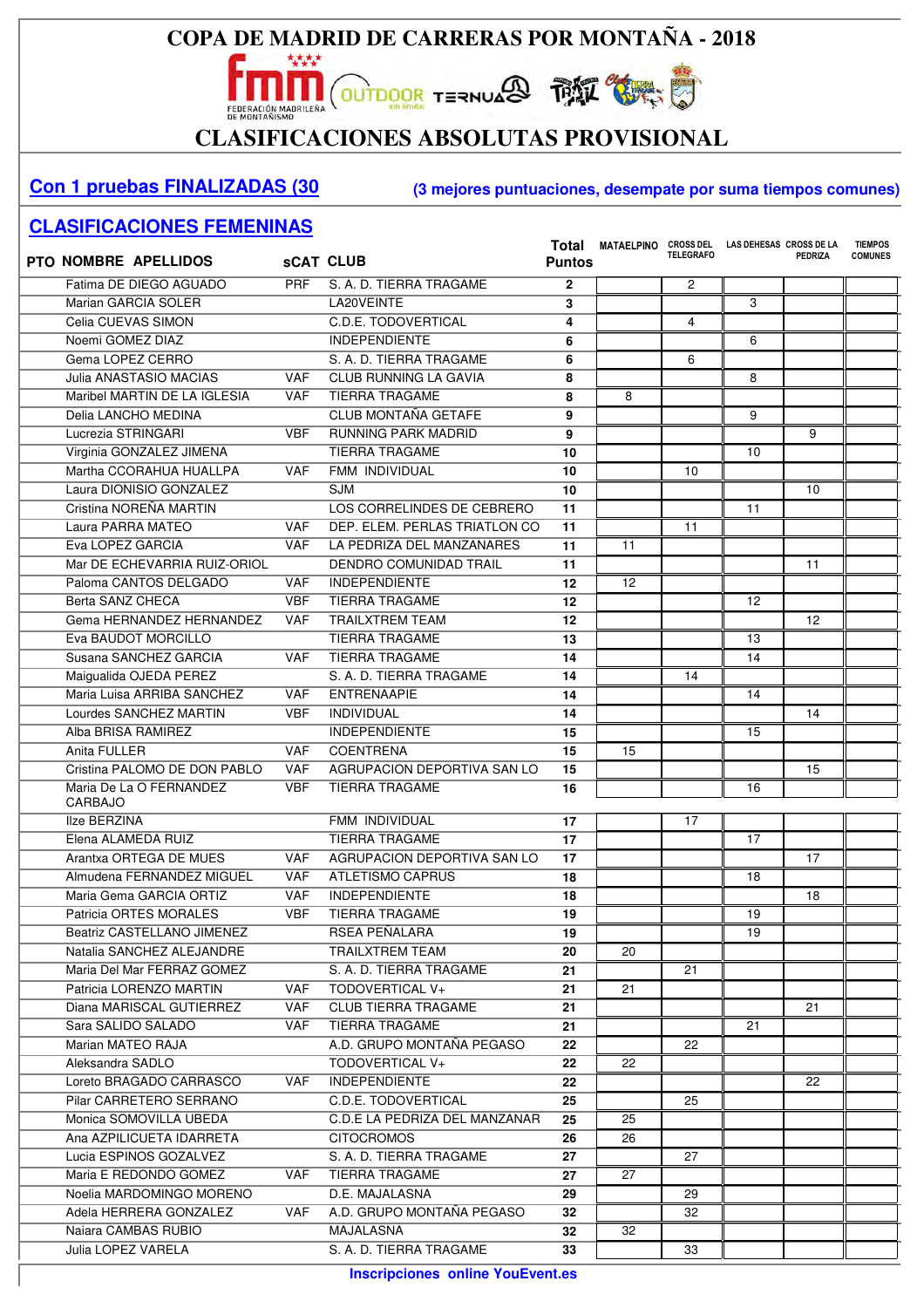# **CLASIFICACIONES ABSOLUTAS PROVISIONAL**

#### **Con 1 pruebas FINALIZADAS (30 (3 mejores puntuaciones, desempate por suma tiempos comunes)**

#### **CLASIFICACIONES FEMENINAS**

| PTO NOMBRE APELLIDOS               |            | <b>sCAT CLUB</b>             | <b>Total</b><br><b>Puntos</b> | <b>MATAELPINO</b> | <b>CROSS DEL</b><br><b>TELEGRAFO</b> | LAS DEHESAS CROSS DE LA | PEDRIZA | <b>TIEMPOS</b><br><b>COMUNES</b> |
|------------------------------------|------------|------------------------------|-------------------------------|-------------------|--------------------------------------|-------------------------|---------|----------------------------------|
| Anna M SASTRE BATLLE               | VBF        | ALPINO MADRILEÑO-MONT.MAD    | 34                            |                   | 34                                   |                         |         |                                  |
| Ana GARCIA RIVAS                   |            | S. A. D. TIERRA TRAGAME      | 38                            |                   | 38                                   |                         |         |                                  |
| Maria Antonia ROMERO REVUELTO VAF  |            | S. A. D. TIERRA TRAGAME      | 39                            |                   | 39                                   |                         |         |                                  |
| Maria CARRIN HERRANZ               |            | D.E. MAJALASNA               | 40                            |                   | 40                                   |                         |         |                                  |
| Victoria RUIZ CARRERO              | <b>VAF</b> | D.E. MAJALASNA               | 41                            |                   | 41                                   |                         |         |                                  |
| Regina BENITO BAZ                  |            | DEP. ELEMENTAL TRAILXTREM TE | 42                            |                   | 42                                   |                         |         |                                  |
| Ana RODRIGO GARCIA                 |            | C.D.E. TODOVERTICAL          | 43                            |                   | 43                                   |                         |         |                                  |
| Maria Lourdes GIL JABARDO          | VAF.       | <b>MT3 MADRID TACTIKA</b>    | 44                            |                   | 44                                   |                         |         |                                  |
| Laura SAA DAVILA                   | <b>VAF</b> | D.E. MAJALASNA               | 45                            |                   | 45                                   |                         |         |                                  |
| M <sup>ª</sup> Isabel MORENO PECES | <b>VBF</b> | C.D.E. TODOVERTICAL          | 46                            |                   | 46                                   |                         |         |                                  |
| Miriam PORRUA SANCHEZ              |            | C.D.E. TODOVERTICAL          | 47                            |                   | 47                                   |                         |         |                                  |
| Ana PEREZ SOUZA                    |            | S. A. D. TIERRA TRAGAME      | 48                            |                   | 48                                   |                         |         |                                  |

| <b>PTO NOMBRE APELLIDOS</b>               |            | <b>sCAT CLUB</b>              | <b>Puntos</b>  | Total MATAELPINO CROSS DEL LAS DEHESAS CROSS DE LA | <b>TELEGRAFO</b> |                 | <b>PEDRIZA</b> | <b>TIEMPOS</b><br><b>COMUNES</b> |
|-------------------------------------------|------------|-------------------------------|----------------|----------------------------------------------------|------------------|-----------------|----------------|----------------------------------|
| Ismail RAZGA RAZGA                        |            | S. A. D. TIERRA TRAGAME       | $\mathbf{1}$   |                                                    | $\mathbf{1}$     |                 |                |                                  |
| Noel BURGOS GOMEZ                         | <b>PRM</b> | DYNAFIT-CLUB ALPINO MADRILEÑ  | $\mathbf{1}$   |                                                    |                  |                 | $\mathbf{1}$   |                                  |
| Pablo VILLALOBOS BAZAGA                   | <b>VAM</b> | S. A. D. TIERRA TRAGAME       | $\mathbf{2}$   |                                                    | $\overline{2}$   |                 |                |                                  |
| Juan MONTOYA TELLEZ                       | <b>PRM</b> | S. A. D. TIERRA TRAGAME       | 3              |                                                    | 3                |                 |                |                                  |
| Javier Manuel PEÑA GOMEZ                  |            | MT3 MADRID TACTIKA TRAIL      | 3              | 3                                                  |                  |                 |                |                                  |
| <b>Hector BENITO FERNANDEZ</b>            |            | TODOVERTICAL V+               | 5              | 5                                                  |                  |                 |                |                                  |
| Carlos GALERA DIEZ                        |            | RSEA PEÑALARA                 | 5              |                                                    |                  | 5               |                |                                  |
| Alvaro SUMOZAS ARRIBAS                    |            | <b>TIERRA TRAGAME</b>         | $\overline{7}$ |                                                    |                  | $\overline{7}$  |                |                                  |
| Alejandro ANTUÑA MOLINA                   |            | ARISTA DE MIDI                | 11             |                                                    |                  | 11              |                |                                  |
| Francisco Javier GOMEZ<br><b>HERNANDO</b> | <b>VAM</b> | <b>DENDRO COMUNIDAD TRAIL</b> | 11             |                                                    | 11               |                 |                |                                  |
| Carlos MATEOS LOPEZ                       | <b>VBM</b> | TODOVERTICAL V+               | 11             |                                                    |                  | 11              |                |                                  |
| <b>Jesus BARRIO ABRIL</b>                 | <b>VAM</b> | A.D. GRUPO MONTAÑA PEGASO     | 12             |                                                    |                  | 12              |                |                                  |
| David BERMUDEZ ROJAS                      |            | <b>BAMBIS TRAIL</b>           | 12             | 12                                                 |                  |                 |                |                                  |
| David GOMEZ PARDO                         | <b>VAM</b> | <b>ATLETISMO CAPRUS</b>       | 13             |                                                    |                  | 13              |                |                                  |
| Jose Javier CUBERO MARTIN                 | <b>VAM</b> | C.D.E. LA PEDRIZA DEL MANZANA | 13             |                                                    | 13               |                 |                |                                  |
| Christophe PASQUALI                       | <b>VAM</b> | TODOVERTICAL V+               | 13             | 13                                                 |                  |                 |                |                                  |
| German GONZALEZ GOMEZ                     | <b>VAM</b> | TODOVERTICAL V+               | 13             |                                                    |                  |                 | 13             |                                  |
| <b>Oscar LOPEZ AGUIRRE</b>                | <b>VBM</b> | <b>TIERRA TRAGAME</b>         | 14             |                                                    |                  | 14              |                |                                  |
| Joaquin INFIESTA MORENO                   | <b>VAM</b> | <b>ENTRENAAPIE</b>            | 15             |                                                    |                  | 15              |                |                                  |
| Jeffrey CHUAN ZEE                         | <b>VAM</b> | <b>TIERRA TRAGAME</b>         | 16             |                                                    |                  | 16              |                |                                  |
| <b>Daniel DIEZ FUENTES</b>                |            | <b>TIERRA TRAGAME</b>         | 17             |                                                    |                  | $\overline{17}$ |                |                                  |
| Alejandro ROZALEN VALERO                  |            | S. A. D. TIERRA TRAGAME       | 17             |                                                    | 17               |                 |                |                                  |
| Rafael CABANILLAS CARRILLO                |            | <b>TRAILXTREM TEAM</b>        | 17             |                                                    |                  | $\overline{17}$ |                |                                  |
| Daniel SIMON GRACIA                       | <b>VAM</b> | ALALPARDO RUNNIG TEAM         | 18             | 18                                                 |                  |                 |                |                                  |
| Ivan RIOFRIO CASTILLO                     | <b>VAM</b> | <b>INDEPENDIENTE</b>          | 18             |                                                    |                  | 18              |                |                                  |
| Noe FERNANDEZ FERNANDEZ                   | VAM        | TODOVERTICAL V+               | 18             |                                                    |                  |                 | 18             |                                  |
| Julio PRIETO MENA                         | <b>VAM</b> | <b>TIERRA TRAGAME</b>         | 19             |                                                    |                  | 19              |                |                                  |
| Pedro DIAZ DEL CASTILLO                   | <b>VBM</b> | <b>INDEPENDIENTE</b>          | 20             |                                                    |                  | 20              |                |                                  |
| Alvaro VELAZQUEZ GUTIERREZ                | <b>VAM</b> | S. A. D. TIERRA TRAGAME       | 20             |                                                    | 20               |                 |                |                                  |
| Jose Antonio MOLINA SAMPAYO               | <b>VAM</b> | <b>TODOVERTICAL V+</b>        | 22             |                                                    |                  | 22              |                |                                  |
| Carlos VARO REGIDOR                       | <b>VBM</b> | LA PEDRIZA DEL MANZANARES     | 22             |                                                    |                  | 22              |                |                                  |
| Carlos GARCIA MOLINA                      | <b>VBM</b> | <b>TIERRA TRAGAME</b>         | 23             |                                                    |                  | 23              |                |                                  |
| Ivan CUBERO MARTIN                        |            | C.D.E. LA PEDRIZA DEL MANZANA | 24             |                                                    | 24               |                 |                |                                  |
| Roberto SANCHEZ SOMOZA                    |            | <b>TIERRA TRAGAME</b>         | 24             |                                                    |                  | 24              |                |                                  |
| Jaime OLIVARES PEREIRA                    | <b>VAM</b> | TIERRA TRAGAME - BANDOLEROS   | 24             | 24                                                 |                  |                 |                |                                  |
| Alberto SOLIS RUIZ                        |            | FMM INDIVIDUAL                | 25             |                                                    | 25               |                 |                |                                  |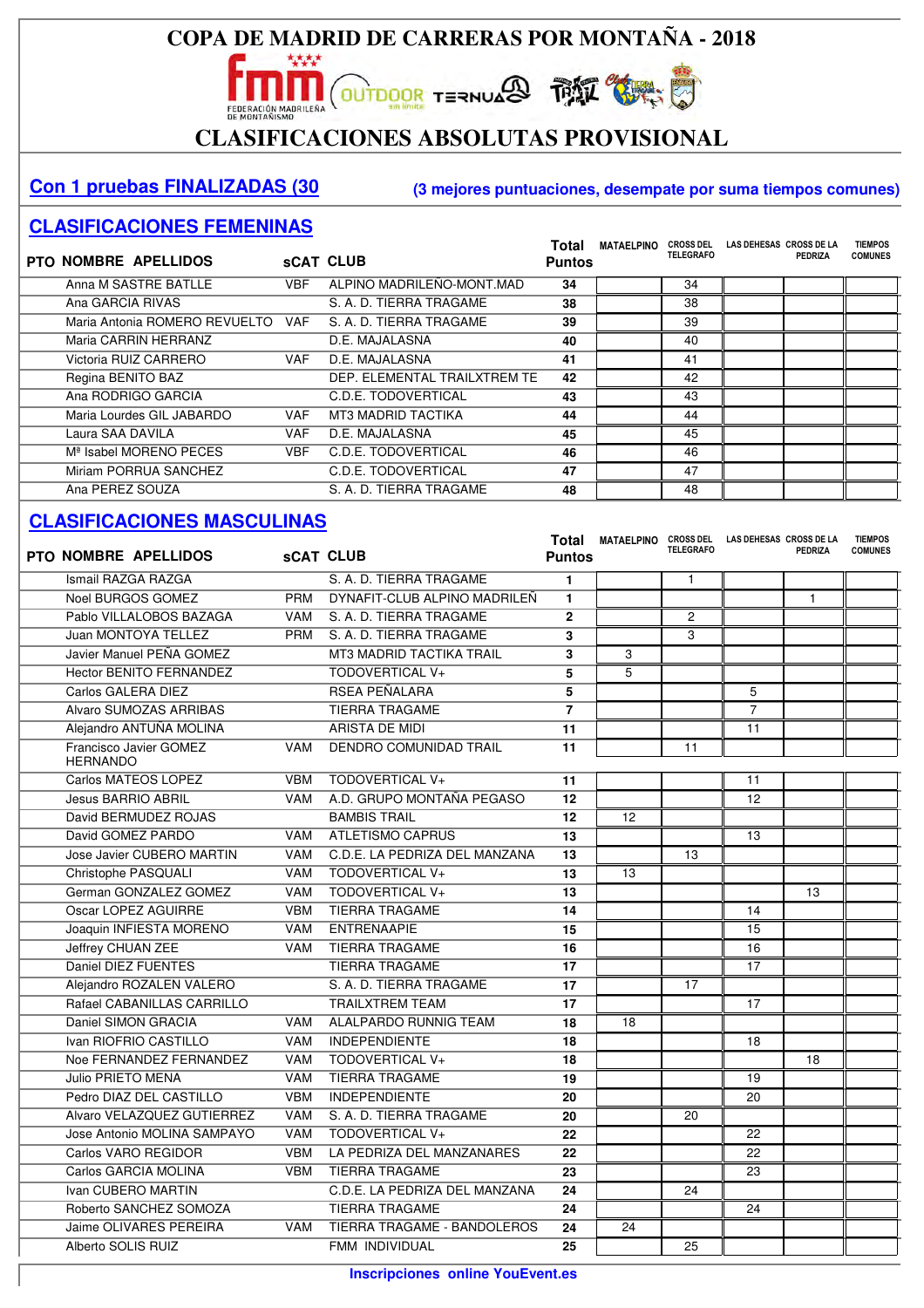# CLASIFICACIONES ABSOLUTAS PROVISIONAL

#### **Con 1 pruebas FINALIZADAS (30 (3 mejores puntuaciones, desempate por suma tiempos comunes)**

| <b>PTO NOMBRE APELLIDOS</b>     |            | <b>SCAT CLUB</b>                     | Total<br><b>Puntos</b> | MATAELPINO      | <b>TELEGRAFO</b> | CROSS DEL LAS DEHESAS CROSS DE LA | PEDRIZA | <b>TIEMPOS</b><br><b>COMUNES</b> |
|---------------------------------|------------|--------------------------------------|------------------------|-----------------|------------------|-----------------------------------|---------|----------------------------------|
| Mario GUTIERREZ GARCIA          | <b>VBM</b> | <b>TODOVERTICAL V+</b>               | 25                     |                 |                  | 25                                |         |                                  |
| Miky (miguel Ang RUBIO LARA     | <b>VAM</b> | <b>CLUB MT3</b>                      | 25                     |                 |                  |                                   | 25      |                                  |
| Sergio DEL OLMO GARCIA          |            | R. S. E. DE ALP. PEÑALARA            | 26                     |                 | 26               |                                   |         |                                  |
| Alberto REDONDO TEJEDOR         | <b>VBM</b> | <b>TIERRA TRAGAME</b>                | 26                     |                 |                  | 26                                |         |                                  |
| Antonio IZQUIERDO GARCIA        |            | <b>TIERRA TRAGAME</b>                | 27                     |                 |                  | 27                                |         |                                  |
| Jordi PEÑAS PADILLA             | <b>VAM</b> | <b>TIERRA TRAGAME</b>                | 27                     | 27              |                  |                                   |         |                                  |
| Patricio APARICIO ROBLES        |            | <b>DENDRO COMUNIDAD TRAIL</b>        | 28                     |                 | 28               |                                   |         |                                  |
| Jesus Manuel GALVEZ FIGUEROA    | VAM        | ATLETISMO CAPRUS                     | 28                     |                 |                  | 28                                |         |                                  |
| Alex JIMENEZ DE LANUZA          |            | TODOVERTICAL V+                      | 28                     |                 |                  | 28                                |         |                                  |
| <b>Emmanuel LECRIVAIN</b>       | <b>VAM</b> | ALALPARDO RUNNING TEAM               | 28                     |                 |                  |                                   | 28      |                                  |
| <b>Jesus ALONSO COLCHON</b>     | <b>VAM</b> | <b>TRAILXTREM TEAM</b>               | 29                     |                 |                  |                                   | 29      |                                  |
| <b>Jesus JABEGA HURTADO</b>     | <b>VAM</b> | <b>FFDR</b>                          | 30                     |                 |                  | 30                                |         |                                  |
| Carlos RUANO HERRANZ            |            | <b>TIERRA TRAGAME</b>                | 30                     | 30              |                  |                                   |         |                                  |
| Manuel CUADRADO RUANO           | <b>VAM</b> | C.D. LA ARMUÑA                       | 30                     |                 |                  | 30                                |         |                                  |
| Javier CASADO GARCIA            |            | AGO TEAM-LOS LOCOS DEL CER           | 30                     |                 |                  |                                   | 30      |                                  |
| Javier JIMENEZ TENES            | <b>VAM</b> | <b>INDEPENDIENTE</b>                 | 31                     |                 |                  | 31                                |         |                                  |
| Martin SUAREZ MENDEZ            |            | <b>TRAILXTREM TEAM</b>               | 32                     | 32              |                  |                                   |         |                                  |
| Baldo ROMERO MARQUEZ            | <b>VBM</b> | RSEA PEÑALARA                        | 32                     |                 |                  |                                   | 32      |                                  |
| Eduardo LOPEZ PEHSE             | <b>VAM</b> | <b>TRAILXTREM TEAM</b>               | 33                     |                 |                  | 33                                |         |                                  |
| Daniel DEL MORAL OLIVA          | <b>VAM</b> | ALALPARDO RUNNING TEAM               | 34                     | 34              |                  |                                   |         |                                  |
| Jorge ALVAREZ GONZALEZ          | <b>VAM</b> | TODOVERTICAL V+                      | 34                     |                 |                  | 34                                |         |                                  |
| Daniel GIMENO CALVO             | <b>VAM</b> | <b>TRAILXTREM TEAM</b>               | 34                     |                 |                  |                                   | 34      |                                  |
| Carlos Alberto SANCHEZ BUENO    | <b>VAM</b> | <b>DENDRO COMUNIDAD TRAIL</b>        | 35                     | 35              |                  |                                   |         |                                  |
| Javier EIRIZ AGUILERA           | <b>VBM</b> | <b>TIERRA TRAGAME</b>                | 35                     |                 |                  | 35                                |         |                                  |
| Miguel Angel VIDALES LOMBO      | <b>VAM</b> | <b>INDEPENDIENTE</b>                 | 36                     | 36              |                  |                                   |         |                                  |
| Raül PEREZ GUTIERREZ            | <b>VAM</b> | S. A. D. TIERRA TRAGAME              | 37                     |                 | 37               |                                   |         |                                  |
| Ivan ALCAUZA CASANTE            | <b>VAM</b> | TODOVERTICAL V+                      | 37                     | 37              |                  |                                   |         |                                  |
| Francisco Javier FARFAN         |            | <b>INDEPENDIENTE</b>                 | 38                     | 38              |                  |                                   |         |                                  |
| <b>CONTRERAS</b>                |            |                                      |                        |                 |                  |                                   |         |                                  |
| Alberto PEREZ BERMEJO           |            | <b>CLUB ATLETISMO VELILLA DE SAN</b> | 38                     |                 |                  |                                   | 38      |                                  |
| Moises LIEBANA BURGOS           | VAM        | S. A. D. TIERRA TRAGAME              | 39                     |                 | 39               |                                   |         |                                  |
| <b>Baltasar GIROL MORENO</b>    | VAM        | TODOVERTICAL V+                      | 39                     | $\overline{39}$ |                  |                                   |         |                                  |
| Rodrigo TORIJA SANTOS           |            | <b>MAJALASNA</b>                     | 39                     |                 |                  |                                   | 39      |                                  |
| Rafael OLIVA MATEO              | VAM        | DEP. ELEMENTAL TRAILXTREM TE         | 40                     |                 | 40               |                                   |         |                                  |
| Daniel ALONSO ALVAREZ           | VAM        | <b>TIERRA TRAGAME</b>                | 40                     |                 |                  | 40                                |         |                                  |
| Pablo SANTOS PEREZ              |            | E.M.A.M. (TECNICO)                   | 41                     |                 | 41               |                                   |         |                                  |
| Francisco Javier TORIO IGLESIAS | VAM        | <b>TIERRA TRAGAME</b>                | 41                     |                 |                  | 41                                |         |                                  |
| Jorge SALAZAR CABALLERO         |            | <b>TRAILXTREM TEAM</b>               | 42                     |                 |                  | 42                                |         |                                  |
| Cesar MONFORT CALDERON          | VAM        | <b>MAJALASNA</b>                     | 43                     | 43              |                  |                                   |         |                                  |
| Ignacio GONZALEZ MARTIN         | VAM        | TODOVERTICAL V+                      | 43                     |                 |                  |                                   | 43      |                                  |
| Pedro ALONSO MARTIN             |            | TRAILXTREM TEAM                      | 44                     | 44              |                  |                                   |         |                                  |
| Carlos REJON ALTABLE            | VAM        | <b>TRAILXTREM TEAM</b>               | 44                     |                 |                  | 44                                |         |                                  |
| Juan Manuel ALVAREZ CANO        |            | <b>TRAILXTREM TEAM</b>               | 45                     |                 |                  | 45                                |         |                                  |
| Cesar HERRERO RODRIGUEZ         |            | DEP ELEMENTAL BAMBIS TRAIL           | 45                     |                 |                  |                                   | 45      |                                  |
| Luis Angel MORALES ESCRIBANO    |            | C.D. EL CASTILLO - LOS LOCOS D       | 48                     |                 |                  | 48                                |         |                                  |
| Carlos GINER FERNANDEZ          | VAM        | LA PEDRIZA DEL MANZANARES            | 48                     |                 |                  |                                   | 48      |                                  |
| Roberto DELGADO FERNANDEZ       |            | <b>INDEPENDIENTE</b>                 | 49                     | 49              |                  |                                   |         |                                  |
| Ruben FERNANDEZ PASTOR          | VAM        | CLUB MONTAÑA PEGASO                  | 49                     |                 |                  |                                   | 49      |                                  |
| Alberto CRUZ ALDA               |            | CLUB ATLETISMO LAS ROZAS             | 50                     | 50              |                  |                                   |         |                                  |
| Carlos CAMPO-COSSIO LUHACES     | VAM        | <b>TRAILXTREM TEAM</b>               | 50                     |                 |                  | 50                                |         |                                  |
| Javier PEREZ DE BENITO          |            | ARAWAK                               | 50                     |                 |                  |                                   | 50      |                                  |
| Oscar GARCIA MERODIO            | VAM        | <b>TRAILXTREM TEAM</b>               | 51                     |                 |                  | 51                                |         |                                  |
| Carlos BORRALLO CORISCO         | VAM        | RSEA PEÑALARA                        | 51                     |                 |                  |                                   | 51      |                                  |
|                                 |            |                                      |                        |                 |                  |                                   |         |                                  |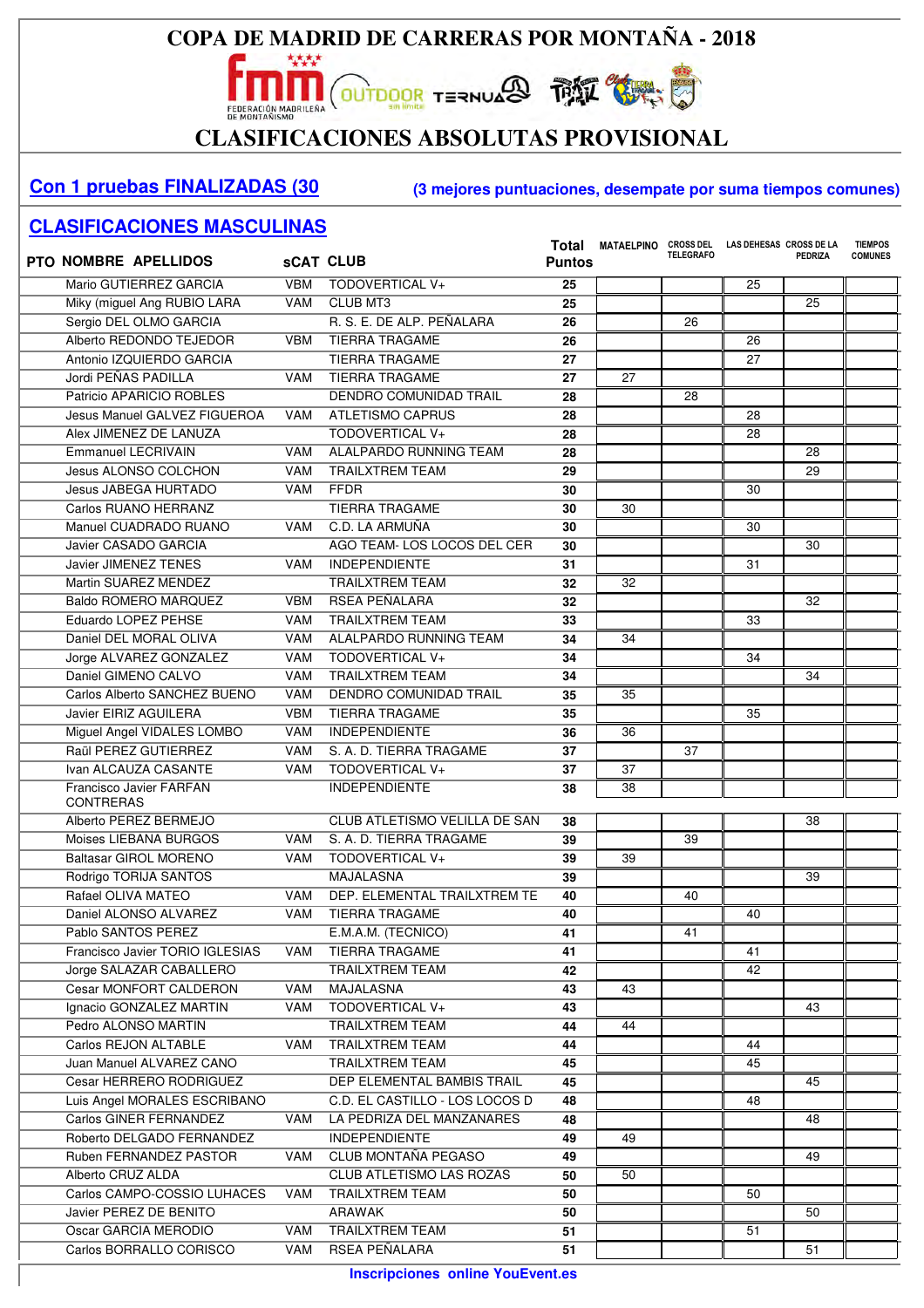

## **CLASIFICACIONES ABSOLUTAS PROVISIONAL**

#### **Con 1 pruebas FINALIZADAS (30 (3 mejores puntuaciones, desempate por suma tiempos comunes)**

| <b>PTO NOMBRE APELLIDOS</b>     |            | <b>SCAT CLUB</b>                               | Total<br><b>Puntos</b> | MATAELPINO CROSS DEL | <b>TELEGRAFO</b> | LAS DEHESAS CROSS DE LA | <b>PEDRIZA</b> | <b>TIEMPOS</b><br><b>COMUNES</b> |
|---------------------------------|------------|------------------------------------------------|------------------------|----------------------|------------------|-------------------------|----------------|----------------------------------|
| Luis RODRIGUEZ CALDERON         | <b>VAM</b> | ALALPARDO RUNNING TEAM                         | 52                     | 52                   |                  |                         |                |                                  |
| Miguel Angel DELGADO MARTIN     | <b>VAM</b> | <b>URBAN MONKEY</b>                            | 52                     |                      |                  | 52                      |                |                                  |
| Jose Ignacio LOPEZ SANZ         | <b>VAM</b> | DENDRO COMUNIDAD TRAIL                         | 53                     |                      | 53               |                         |                |                                  |
| Raul MORENO VILLEGAS            | <b>VAM</b> | <b>URBAN MONKEY</b>                            | 53                     |                      |                  | 53                      |                |                                  |
| Javier RAMOS SANCHEZ            |            | FMM INDIVIDUAL                                 | 54                     |                      | 54               |                         |                |                                  |
| Jorge CAMPOS SERRANO            |            | <b>TRAILXTREM TEAM</b>                         | 54                     | 54                   |                  |                         |                |                                  |
| Jordi CERDAN IBAÑEZ             | <b>VAM</b> | <b>TIERRA TRAGAME</b>                          | 54                     |                      |                  | 54                      |                |                                  |
| Mario BENITO RODRIGUEZ          |            | TODOVERTICAL V+                                | 54                     |                      |                  |                         | 54             |                                  |
| Enrique CINOS PEREZ             | <b>VBM</b> | A. D. BOMBEROS COMUNIDAD DE                    | 55                     | 55                   |                  |                         |                |                                  |
| Luis CALVO JIMENEZ              | <b>VBM</b> | MIACUM LAS ROZAS                               | 55                     |                      |                  |                         | 55             |                                  |
| <b>Jesus M ROBLES HERNANDEZ</b> |            | A.D. GRUPO MONTAÑA PEGASO                      | 56                     |                      | 56               |                         |                |                                  |
| Alfredo DE LA HOZ MATEO         |            | MAJALASNA                                      | 56                     | 56                   |                  |                         |                |                                  |
| Marcos LORENZO LEDESMA          | <b>VAM</b> | <b>TRAILXTREM TEAM</b>                         | 57                     |                      |                  |                         | 57             |                                  |
| Ignacio ALBA LOPEZ              | <b>VAM</b> | DEP. ELEM. PERLAS TRIATLON CO                  | 58                     |                      | 58               |                         |                |                                  |
| Juan Miguel FRIGOLA SANCHEZ     |            | ALALPARDO RUNNING TEAM                         | 59                     |                      |                  | 59                      |                |                                  |
| Ruben RUANO RODRIGUEZ           |            | C.D.E. TODOVERTICAL                            | 60                     |                      | 60               |                         |                |                                  |
| Jorge IZCUE JIMENEZ             | <b>VAM</b> | A.D. GRUPO MONTAÑA PEGASO                      | 60                     | 60                   |                  |                         |                |                                  |
| Javier MARTIN VILLALBA          | <b>VAM</b> | A. DEP. CLUB MONTAÑA CANDAS                    | 61                     |                      | 61               |                         |                |                                  |
| Ismael REDONDO VELASCO          | <b>VAM</b> | <b>3CUMBRES</b>                                | 62                     |                      |                  |                         | 62             |                                  |
| Carlos ALVAREZ ANTON            | <b>VAM</b> | <b>INDIVIDUAL</b>                              | 63                     | 63                   |                  |                         |                |                                  |
| Laureano OCHOA VAQUERO          | <b>VAM</b> | A.D. SAMBURIEL                                 | 63                     |                      |                  |                         | 63             |                                  |
| Enrique BENITO FERNANDEZ        |            | <b>INDEPENDIENTE</b>                           | 64                     | 64                   |                  |                         |                |                                  |
| Vasili SAMAK MIHAILOVICH        |            | <b>INDEPENDIENTE</b>                           | 64                     |                      |                  |                         | 64             |                                  |
| Pedro Manuel PORTA MARTINEZ     | <b>VAM</b> | <b>TRAILXTREM TEAM</b>                         | 65                     | 65                   |                  |                         |                |                                  |
| Jorge Juan OCHOA SUAREZ         | <b>VBM</b> | <b>TRAILXTREM TEAM</b>                         | 65                     |                      |                  | 65                      |                |                                  |
| Jose Luis ESCALERA ALAEZ        |            | <b>INDEPENDIENTE</b>                           | 65                     |                      |                  |                         | 65             |                                  |
| Eduardo LOPEZ ZABALLA           |            | <b>INDEPENDIENTE</b>                           | 66                     |                      | 66               |                         |                |                                  |
| Fernando VALLADARES ROS         | <b>VBM</b> | LA PEDRIZA DEL MANZANARES                      | 66                     | 66                   |                  |                         |                |                                  |
| Ivan GIRAL SANCHEZ              | <b>VAM</b> | S. A. D. TIERRA TRAGAME                        | 68                     |                      | 68               |                         |                |                                  |
| Carlos CAÑIZARES LEON           | <b>VAM</b> | TODOVERTICAL V+                                | 68                     | 68                   |                  |                         |                |                                  |
| <b>Javier AZNAR VILLARREAL</b>  | <b>VAM</b> | RSEA PEÑALARA                                  | 68                     |                      |                  | 68                      |                |                                  |
| Carlos MUÑIZ GUERRERO           | <b>VAM</b> | S. A. D. TIERRA TRAGAME                        | 69                     |                      | 69               |                         |                |                                  |
| Angel MORAL PALOMAR             | <b>VBM</b> | <b>TIERRA TRAGAME</b>                          | 69                     | 69                   |                  |                         |                |                                  |
| Juan Pablo FERRER ALCALDE       | <b>VAM</b> | <b>INDEPENDIENTE</b>                           | 69                     |                      |                  |                         |                |                                  |
| Oscar RODRIGUEZ LOPEZ           | <b>VAM</b> | TODOVERTICAL V+                                | 69                     |                      |                  | 69                      | 69             |                                  |
| Carlos MARTIN CARO              | <b>VAM</b> | FMM INDIVIDUAL                                 | $\overline{70}$        |                      | $\overline{70}$  |                         |                |                                  |
| Victor SANCHEZ SANCHEZ          |            |                                                |                        |                      |                  | 70                      |                |                                  |
| Miguel Angel GONZALEZ           |            | LOS CORRELINDES DE CEBRERO<br>R.S.E.A.PEÑALARA | 70<br>70               |                      |                  |                         | 70             |                                  |
| <b>RODRIGUEZ</b>                |            |                                                |                        |                      |                  |                         |                |                                  |
| Eduardo SOLIS MOZOS             |            | <b>INDEPENDIENTE</b>                           | 71                     | 71                   |                  |                         |                |                                  |
| Borja ALONSO GOMEZ              | VAM        | CDE PERLAS TRIATLON COLMENA                    | 72                     | $\overline{72}$      |                  |                         |                |                                  |
| Juan Antonio LEON MENDEZ        | VAM        | <b>INDEPENDIENTE</b>                           | 72                     |                      |                  | 72                      |                |                                  |
| Diego TORRE RUIZ                | VAM        | DENDRO COMUNIDAD TRAIL                         | 73                     |                      | 73               |                         |                |                                  |
| Victor TELLEZ DOVAL             |            | <b>TTRAIL TCENTER</b>                          | 74                     |                      |                  | 74                      |                |                                  |
| Miguel Angel OLMEDO TOLEDANO    | VAM        | INDIVIDUAL                                     | 74                     |                      |                  |                         | 74             |                                  |
| Jose Manuel FERNANDEZ GAY       | VAM        | FMM INDIVIDUAL                                 | 75                     |                      | 75               |                         |                |                                  |
| David RAPOSO CALERO             | VAM        | S. A. D. SENDERISMO JOVEN MAD                  | 77                     |                      | 77               |                         |                |                                  |
| Raul MORAN PEREZ                | <b>VAM</b> | LOS LOCOS DEL CERRO                            | 77                     |                      |                  | 77                      |                |                                  |
| David GARCIA-MIGUEL BERRIO      |            | A.D. GRUPO MONTAÑA PEGASO                      | 78                     |                      | 78               |                         |                |                                  |
| Tomas GALLEGO RAMIREZ           | VAM        | <b>INDEPENDIENTE</b>                           | 78                     | 78                   |                  |                         |                |                                  |
| Jose HARO MAJANO                | VBM        | <b>CDE CRESTEANDO</b>                          | 78                     |                      |                  |                         | 78             |                                  |
| Gerardo GARCIA LOPEZ DE         |            | TODOVERTICAL V+                                | 79                     | 79                   |                  |                         |                |                                  |
| ANDUJAR                         |            |                                                |                        |                      |                  |                         |                |                                  |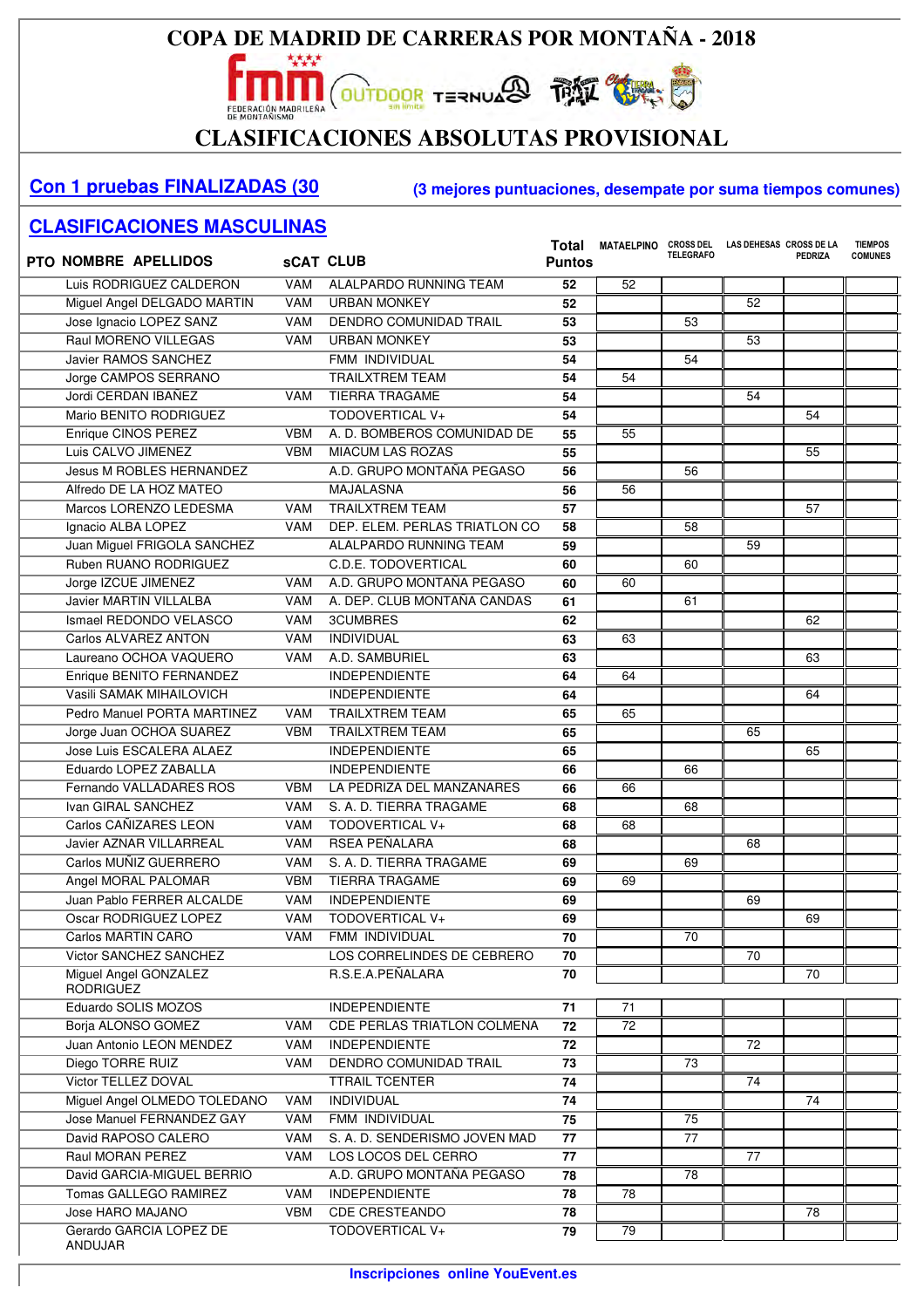

## CLASIFICACIONES ABSOLUTAS PROVISIONAL

#### **Con 1 pruebas FINALIZADAS (30 (3 mejores puntuaciones, desempate por suma tiempos comunes)**

| <b>PTO NOMBRE APELLIDOS</b>                  |            | <b>SCAT CLUB</b>                   | Total<br><b>Puntos</b> | <b>MATAELPINO</b> | <b>CROSS DEL</b><br><b>TELEGRAFO</b> | LAS DEHESAS CROSS DE LA | <b>PEDRIZA</b> | <b>TIEMPOS</b><br><b>COMUNES</b> |
|----------------------------------------------|------------|------------------------------------|------------------------|-------------------|--------------------------------------|-------------------------|----------------|----------------------------------|
| J. Victor SECO PERNAS                        | <b>VBM</b> | S. A. D. TIERRA TRAGAME            | 80                     |                   | 80                                   |                         |                |                                  |
| Cesar GARCIA GIL                             | <b>VAM</b> | LA PEDRIZA DEL MANZANARES          | 80                     | 80                |                                      |                         |                |                                  |
| Mariano GONZALEZ CASCOS                      | <b>VBM</b> | <b>TIERRA TRAGAME</b>              | 81                     | 81                |                                      |                         |                |                                  |
| Santiago MARTIN DIAZ                         | VAM        | <b>TIERRA TRAGAME</b>              | 81                     |                   |                                      | 81                      |                |                                  |
| Miguel RODRIGUEZ FLORES                      |            | REQUIEBROS Y TROCHAS TRAIL P       | 81                     |                   |                                      |                         | 81             |                                  |
| Daniel TORRES GARCIA                         |            | <b>TIERRA TRAGAME</b>              | 82                     | 82                |                                      |                         |                |                                  |
| Javier Juan MATURANA FIGUEREDO               |            | <b>TIERRA TRAGAME</b>              | 82                     |                   |                                      | 82                      |                |                                  |
| Sergio ARRANZ RUIZ                           |            | YUROK ADVENTURES                   | 82                     |                   |                                      |                         | 82             |                                  |
| Samuel CRESPO SANCHEZ                        |            | DEP. ELEMENTAL TRAILXTREM TE       | 83                     |                   | 83                                   |                         |                |                                  |
| Manuel ARIAS BENITO                          | VAM        | <b>MT3 TACTIKA TRAIL</b>           | 83                     |                   |                                      | 83                      |                |                                  |
| Francisco Javier YESTERA<br><b>RODRIGUEZ</b> | <b>VAM</b> | S. A. D. TIERRA TRAGAME            | 84                     |                   | 84                                   |                         |                |                                  |
| Daniel VENTOSINOS CARRASCO                   | <b>VBM</b> | <b>TIERRA TRAGAME</b>              | 84                     |                   |                                      |                         | 84             |                                  |
| Maurice DUPONT OETTRICH                      | <b>VBM</b> | <b>CLUB ATLETISMO LAS ROZAS</b>    | 85                     | 85                |                                      |                         |                |                                  |
| Manuel LOPEZ FELIPE                          | VAM        | <b>MALICIOSA</b>                   | 85                     |                   |                                      | 85                      |                |                                  |
| Miguel MORENO TORRES                         |            | D.E. MAJALASNA                     | 86                     |                   | 86                                   |                         |                |                                  |
| Jose Maria MARTIN GARCIA                     |            | <b>INDIVIDUAL</b>                  | 86                     | 86                |                                      |                         |                |                                  |
| Rafael SANZ SIERRA                           |            | <b>TRAILXTREM TEAM</b>             | 86                     |                   |                                      | 86                      |                |                                  |
| Ricardo TEJEDOR MUNUERA                      | VAM        | MT <sub>3</sub>                    | 86                     |                   |                                      |                         | 86             |                                  |
| <b>Israel TENA PORTILLO</b>                  | VAM        | <b>C.D.E. TODOVERTICAL</b>         | 87                     |                   | 87                                   |                         |                |                                  |
| <b>Victor ACOSTA FERRERAS</b>                | VAM        | LA PEDRIZA DEL MANZANARES          | 87                     |                   |                                      |                         | 87             |                                  |
| Oscar MORAL GIL                              | VAM        | TODOVERTICAL V+                    | 88                     |                   |                                      | 88                      |                |                                  |
| Gerardo SANCHEZ PEÑA                         | <b>VBM</b> | LA PEDRIZA DEL MANZANARES          | 89                     | 89                |                                      |                         |                |                                  |
| <b>Javier GARCIA GARCIA</b>                  | VAM        | ALALPARDO RUNNING TEAM             | 89                     |                   |                                      |                         | 89             |                                  |
| Guillermo ALONSO CUEVA                       |            | S. A. D. TIERRA TRAGAME            | 90                     |                   | 90                                   |                         |                |                                  |
| <b>Javier MAZARIAS MATEY</b>                 |            | <b>TIERRA TRAGAME</b>              | 90                     |                   |                                      | 90                      |                |                                  |
| Alberto ROMAN ALVARADO                       |            | <b>TRAILXTREM TEAM</b>             | 90                     |                   |                                      |                         | 90             |                                  |
| Victor SAEZ PLAZA                            | <b>VBM</b> | <b>TRAILXTREM TEAM</b>             | 91                     | 91                |                                      |                         |                |                                  |
| Rodrigo BARREDO LOPEZ                        | VAM        | DEP. ELEM. PERLAS TRIATLON CO      | 92                     |                   | 92                                   |                         |                |                                  |
| Alberto SANCHEZ FERNANDEZ                    | VAM        | ALALPARDO RUNNING TEAM             | 92                     |                   |                                      | 92                      |                |                                  |
| Pedro Jose GOMEZ RODRIGUEZ                   | VAM        | <b>MT3 TACTIKA TRAIL</b>           | 92                     |                   |                                      |                         | 92             |                                  |
| Alfredo MUÑOZ BERZOSA                        | VAM        | <b>GRUPO MONTAÑA CSIC</b>          | 93                     | $\overline{93}$   |                                      |                         |                |                                  |
| Javier SANZ PRIETO                           | VAM        | <b>CLUB DE CORREDORES</b>          | 93                     |                   |                                      | 93                      |                |                                  |
| Marcis ANTON FERNANDEZ                       | VAM        | FMM INDIVIDUAL                     | 94                     |                   | 94                                   |                         |                |                                  |
| <b>Israel MOLINA DIAZ</b>                    | <b>VAM</b> | <b>DENDRO</b>                      | 94                     | 94                |                                      |                         |                |                                  |
| Luis LENDINEZ DE LA CRUZ                     | VAM        | <b>CDE PERLAS TRIATLON COLMENA</b> | 94                     |                   |                                      |                         | 94             |                                  |
| Jan SIEGEL                                   | <b>VBM</b> | GRUPO DE MONTAÑA CSIC              | 95                     |                   | 95                                   |                         |                |                                  |
| Diego GONZALEZ-DUEÑAS<br><b>SANCHEZ</b>      | VAM        | <b>ALALPARDO RUNNING TEAM</b>      | 96                     |                   | 96                                   |                         |                |                                  |
| Julio LACUNA CASADO                          | VAM        | <b>TIERRA TRAGAME</b>              | 96                     |                   |                                      | 96                      |                |                                  |
| Fernando PUERTO CARRASCO                     | VAM        | <b>INDEPENDIENTE</b>               | 96                     |                   |                                      |                         | 96             |                                  |
| Emiliano RAMIREZ MARTIN                      | VAM        | ALALPARDO RUNNING TEAM             | 97                     |                   | 97                                   |                         |                |                                  |
| Juan Pablo ALVARO PEREZ                      |            | CLUB ATLETISMO LAS ROZAS           | 97                     | 97                |                                      |                         |                |                                  |
| Gonzalo VELASCO ZABALZA                      |            | <b>TIERRA TRAGAME</b>              | 97                     |                   |                                      | 97                      |                |                                  |
| Francisco Javier CAMPO LILLO                 | VAM        | LA PEDRIZA DEL MANZANARES          | 97                     |                   |                                      |                         | 97             |                                  |
| Jose SANCHEZ SANCHEZ                         | <b>VBM</b> | LA PEDRIZA DEL MANZANARES          | 98                     | 98                |                                      |                         |                |                                  |
| Antonio LOPEZ MANTECON                       | VAM        | CLUB MONTAÑA GETAFE                | 98                     |                   |                                      | 98                      |                |                                  |
| Juan VILAPLANA NICOLAU                       |            | <b>GRUPO DE MONTAÑA PLACAX</b>     | 98                     |                   |                                      |                         | 98             |                                  |
| Mario RODRIGUEZ ALVAREZ                      | VAM        | DEP. E. T. M. PEDREZUELA           | 99                     |                   | 99                                   |                         |                |                                  |
| Francisco Jose UTRERO RIVERA                 | VAM        | <b>INDEPENDIENTE</b>               | 99                     | 99                |                                      |                         |                |                                  |
| Alfredo LOPERA DIAZ                          |            | CLUB ALPINO PIEDRAFITA             | 99                     |                   |                                      |                         | 99             |                                  |
| David MORENO CEBALLOS                        |            | TODOVERTICAL V+                    | 100                    |                   |                                      | 100                     |                |                                  |
| Miguel PUERTAS RAMIRO                        | VBM        | R. S. E. DE ALP. PEÑALARA          | 102                    |                   | 102                                  |                         |                |                                  |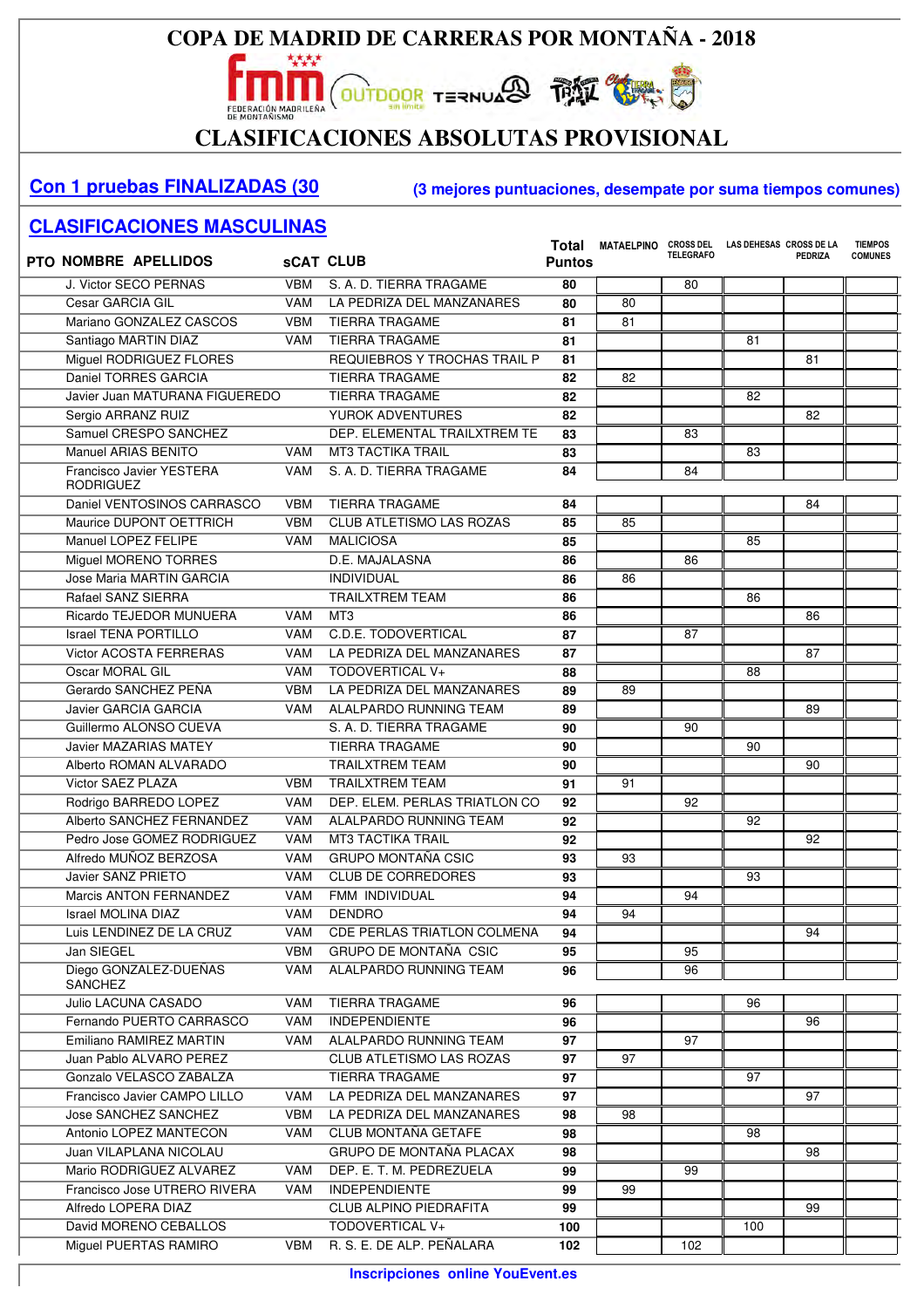

# CLASIFICACIONES ABSOLUTAS PROVISIONAL

#### **Con 1 pruebas FINALIZADAS (30 (3 mejores puntuaciones, desempate por suma tiempos comunes)**

| <b>PTO NOMBRE APELLIDOS</b>        |            | <b>SCAT CLUB</b>                | Total<br><b>Puntos</b> | <b>MATAELPINO</b> | <b>TELEGRAFO</b> | CROSS DEL LAS DEHESAS CROSS DE LA | <b>PEDRIZA</b> | <b>TIEMPOS</b><br><b>COMUNES</b> |
|------------------------------------|------------|---------------------------------|------------------------|-------------------|------------------|-----------------------------------|----------------|----------------------------------|
| <b>Baldomero TARAVILLO MARTIN</b>  | <b>VAM</b> | <b>MT3 MADRID TACTIKA</b>       | 103                    | 103               |                  |                                   |                |                                  |
| <b>Jose CEBRIAN ALVAREZ</b>        | <b>VAM</b> | <b>CLUB ATLETISMO LAS ROZAS</b> | 104                    | 104               |                  |                                   |                |                                  |
| Ignacio PEREZ GONZALEZ             | <b>VAM</b> | <b>TRAILXTREM TEAM</b>          | 104                    |                   |                  | 104                               |                |                                  |
| Borja HEREDIA SALABERRIA           | <b>VAM</b> | A.D. SAMBURIEL                  | 104                    |                   |                  |                                   | 104            |                                  |
| Antonio PAJARES BERNARDEZ          | <b>VAM</b> | A.D. GRUPO MONTAÑA PEGASO       | 105                    |                   | 105              |                                   |                |                                  |
| Rogelio SANCHEZ RAMO               | <b>VAM</b> | RSEA PEÑALARA                   | 105                    |                   |                  | 105                               |                |                                  |
| Jesus PEREZ IBAÑEZ                 | <b>VBM</b> | MT3                             | 106                    | 106               |                  |                                   |                |                                  |
| Rafael PUNTERO JUSTO               | <b>VAM</b> | <b>TRAILXTREM TEAM</b>          | 107                    | 107               |                  |                                   |                |                                  |
| Jose LOPEZ ANDRES                  | <b>VBM</b> | ALALPARDO RUNNING TEAM          | 107                    |                   |                  | 107                               |                |                                  |
| <b>Gabriel TEVAR BARTOLOME</b>     | <b>VBM</b> | ALPINO MADRILEÑO-MONT.MAD       | 108                    |                   | 108              |                                   |                |                                  |
| Jose Luis GALAN CABILLA            | <b>VBM</b> | <b>CDCEBE - GRUMBE</b>          | 108                    |                   |                  |                                   | 108            |                                  |
| Alfonso JORDAN ZAPATERO            | <b>VAM</b> | REQUIEBROS Y TROCHAS TRAIL P    | 109                    |                   | 109              |                                   |                |                                  |
| Miguel Angel JIMENEZ NUÑEZ         | <b>VAM</b> | LA PEDRIZA DEL MANZANARES       | 109                    | 109               |                  |                                   |                |                                  |
| Juanjo SANCHEZ ESPINOSA            | <b>VBM</b> | <b>INDEPENDIENTE</b>            | 109                    |                   |                  | 109                               |                |                                  |
| <b>Blas Francisco SANCHEZ RUS</b>  | <b>VBM</b> | REQUIEBROS Y TROCHAS TRAIL P    | 110                    |                   | 110              |                                   |                |                                  |
| Jose Manuel QUEIRO DE DIEGO        | <b>VAM</b> | S. A. D. TIERRA TRAGAME         | 111                    |                   | 111              |                                   |                |                                  |
| Luis PICAPORTE LOPEZ               | <b>VBM</b> | <b>TIERRA TRAGAME</b>           | 111                    |                   |                  | 111                               |                |                                  |
| Eusebio GARCIA MATEO               |            | DEP. ELEMENTAL TRAILXTREM TE    | 112                    |                   | 112              |                                   |                |                                  |
| Jaime QUIROGA REA                  |            | <b>DRINKINGRUNNERS</b>          | 113                    | 113               |                  |                                   |                |                                  |
| Marco Antonio PAREDES NIETO        | <b>VAM</b> | <b>MT3 MADRID TACTIKA</b>       | 114                    |                   | 114              |                                   |                |                                  |
| Felix MOYA APARICIO                | <b>VAM</b> | <b>INTERVAL</b>                 | 114                    | 114               |                  |                                   |                |                                  |
| Juan Jose BARRAGAN HERENCIA        |            | <b>CLUB MONTAÑA GETAFE</b>      | 114                    |                   |                  | 114                               |                |                                  |
| Alberto ALIAS MARTIN               | <b>VAM</b> | S. A. D. TIERRA TRAGAME         | 115                    |                   | 115              |                                   |                |                                  |
| Carlos Miguel GONZALEZ SANZ        | <b>VAM</b> | <b>ALALPARDO RUNNING TEAM</b>   | 115                    | 115               |                  |                                   |                |                                  |
| Ignacio CAÑIZARES SARTI            | <b>VAM</b> | RSEA PEÑALARA                   | 115                    |                   |                  | 115                               |                |                                  |
| Angel Luis ALONSO DE LEON          | <b>VAM</b> | A.D. GRUPO MONTAÑA PEGASO       | 116                    | 116               |                  |                                   |                |                                  |
| Daniel ARIAS ARREBOLA              | <b>VAM</b> | A-BLOKE CABRALIEGO              | 117                    |                   |                  | 117                               |                |                                  |
| Miguel Angel PALOMINO CABRERO      |            | TODOVERTICAL V+                 | 118                    | 118               |                  |                                   |                |                                  |
| Miguel Angel MARTIN GARCIA         | <b>VAM</b> | RSEA PEÑALARA                   | 118                    |                   |                  | 118                               |                |                                  |
| Angel SALAZAR RINCON               | <b>VBM</b> | ALPINO MADRILEÑO-MONT.MAD       | 119                    |                   | 119              |                                   |                |                                  |
| Miguel Angel DE GALDO ORTEGA       | <b>VAM</b> | CLUB ATLETISMO LAS ROZAS        | 119                    | 119               |                  |                                   |                |                                  |
| <b>Jesus SANCHEZ FERREIRO</b>      | <b>VBM</b> | <b>TRAILXTREM TEAM</b>          | 120                    | 120               |                  |                                   |                |                                  |
| Pablo Luis GARCIA MULLER           | <b>VBM</b> | <b>INDEPENDIENTE</b>            | 121                    | 121               |                  |                                   |                |                                  |
| Miguel Alexander KRUSE TRIGO       | <b>VAM</b> | CDCE BANCO DE ESPAÑA            | 121                    |                   |                  | 121                               |                |                                  |
| Fernando PINILLA GARCIA            |            | TODOVERTICAL V+                 | 122                    | 122               |                  |                                   |                |                                  |
| <b>Carlos SELMAN NEIRA</b>         |            | <b>TRAILXTREME</b>              | $\overline{123}$       | 123               |                  |                                   |                |                                  |
| Antonio CASTAÑEDA RODRIGUEZ        | VAM        | REQUIEBROS Y TROCHAS TRAIL P    | 124                    | 124               |                  |                                   |                |                                  |
| Alberto SANCHEZ CORRAL             | VAM        | TODOVERTICAL V+                 | 126                    | 126               |                  |                                   |                |                                  |
| Daniel GARCIA VILLADANGOS          | VBM        | LA PEDRIZA DEL MANZANARES       | 129                    | 129               |                  |                                   |                |                                  |
| Manuel MESA MINERO                 | VAM        | A.D. GRUPO MONTAÑA PEGASO       | 130                    | 130               |                  |                                   |                |                                  |
| Yago MENENDEZ DE LA VEGA           |            | <b>CONFINES</b>                 | 132                    | 132               |                  |                                   |                |                                  |
| Luis MARTIN ARRIOLA                | <b>VBM</b> | AGRUPACION DEPORTIVA SAN LO     | 133                    | 133               |                  |                                   |                |                                  |
| Ismael CLAVERIAS ROMERO            |            | <b>TRAILXTREM TEAM</b>          | 134                    | 134               |                  |                                   |                |                                  |
| Javier CANDELA GALVEZ              |            | <b>TRAILXTREM TEAM</b>          | 137                    | 137               |                  |                                   |                |                                  |
| Ignacio PAZ CRISTOBAL              | <b>VBM</b> | <b>INDEPENDIENTE</b>            | 139                    | 139               |                  |                                   |                |                                  |
| David BARAHONA FERNANDEZ           |            | MAJALASNA                       | 140                    | 140               |                  |                                   |                |                                  |
| Antonio MARTINEZ PARIS             | VAM        | A.D. GRUPO MONTAÑA PEGASO       | 143                    | 143               |                  |                                   |                |                                  |
| Juan Manuel CAMPOY DELGADO         |            | <b>CDE PERLAS TRIATLON</b>      | 144                    | 144               |                  |                                   |                |                                  |
| Jose Maria FERNANDEZ PEREZ         | VAM        | CLUB ATLETISMO LAS ROZAS        | 147                    | 147               |                  |                                   |                |                                  |
| Jose Luis JIMENEZ MARIN            | <b>VBM</b> | <b>INDEPENDIENTE</b>            | 148                    | 148               |                  |                                   |                |                                  |
| Alvaro FERNANDEZ DIEZ              | VAM        | <b>TIERRA TRAGAME</b>           | 151                    | 151               |                  |                                   |                |                                  |
| Iñigo GUTIERREZ-MANTILLA BARBE VAM |            | INDIVIDUAL                      | 152                    | 152               |                  |                                   |                |                                  |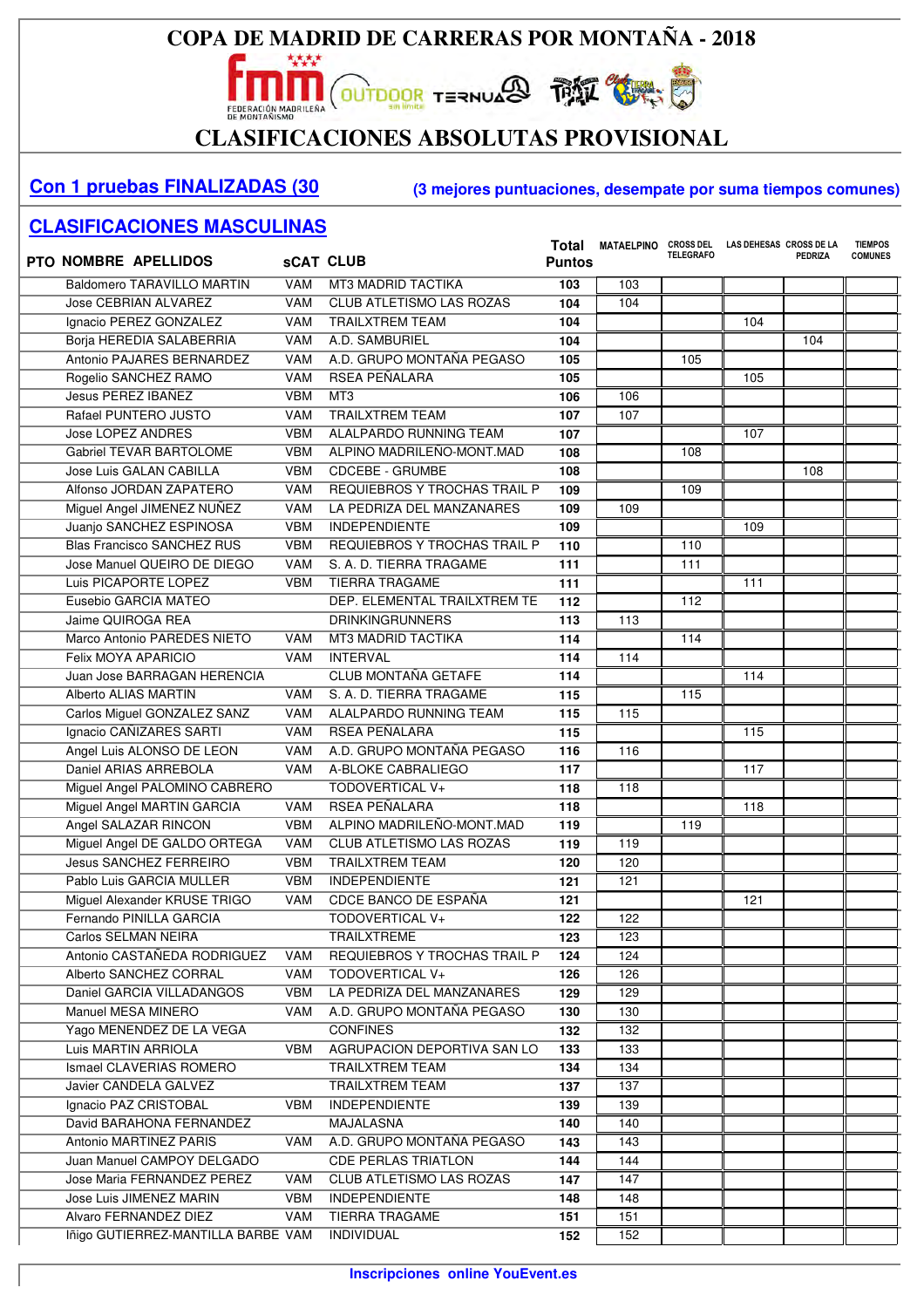FEDERACIÓN MADRILEÑA

#### **CLASIFICACIONES PROMESAS Y VETERAN@S PROVISIONAL**

**OUTDOOR TERNUARD THE SUBJECTION** 

#### **CLASIFICADOS (39) (3 mejores puntuaciones, desempate por tiempos comunes)**

#### **PROMESAS FEMENINAS**

| Pto NOMBRE APELLIDOS       | <b>CLUB</b>                   | Total<br><b>Puntos</b> | <b>MATAELPINO</b> | <b>CROSS DEL</b><br><b>TELEGRAFO</b> | LAS DEHESAS CROSS DE LA | PEDRIZA | desempate<br>Г. comunes |
|----------------------------|-------------------------------|------------------------|-------------------|--------------------------------------|-------------------------|---------|-------------------------|
| Cristina TRUJILLO GONZALEZ | C.D.E. LA PEDRIZA DEL MANZANA | 4                      |                   |                                      |                         |         |                         |
| Lara CEREZO DIAZ           | LA PEDRIZA DEL MANZANARES     |                        |                   |                                      |                         |         | 5:12:30                 |
| Celia ESTEBAN JIMENEZ      | TODOVERTICAL V+               |                        |                   |                                      |                         |         | 5:34:09                 |
| Carmen PUERTAS FRIAS       | R. S. F. DE ALP. PEÑALARA     |                        |                   |                                      |                         |         |                         |

#### **PROMESAS MASCULINOS**

| Pto NOMBRE APELLIDOS              | <b>CLUB</b>                   | Total<br><b>Puntos</b> | <b>MATAELPINO</b> | <b>CROSS DEL</b><br><b>TELEGRAFO</b> | LAS DEHESAS CROSS DE LA | PEDRIZA    | desempate<br>T. comunes |
|-----------------------------------|-------------------------------|------------------------|-------------------|--------------------------------------|-------------------------|------------|-------------------------|
| Diego DEL AMO ESTEBAN             | LA PEDRIZA DEL MANZANARES     |                        |                   |                                      |                         |            |                         |
| Sennaquerib Juan RODRIGUEZ RABOSO | LA PEDRIZA DEL MANZANARES     |                        |                   |                                      |                         | $\epsilon$ |                         |
| Miguel FERNANDEZ CONTRERAS        | C.D.E. LA PEDRIZA DEL MANZANA | 11                     |                   |                                      |                         |            |                         |

## **VETERANAS A**

| Pto NOMBRE APELLIDOS  | CLUB             | Total<br>Puntos | <b>MATAELPINO</b> | <b>CROSS DEL</b><br><b>TELEGRAFO</b> | LAS DEHESAS CROSS DE LA | <b>PEDRIZA</b> | desempate<br>Г. comunes |
|-----------------------|------------------|-----------------|-------------------|--------------------------------------|-------------------------|----------------|-------------------------|
| Marta LORENZO BARROSO | TODOVERTICAL V+  |                 |                   |                                      |                         |                |                         |
| Belen DIEZ CAMACHO    | ATLETISMO CAPRUS | 10              |                   |                                      | -                       |                |                         |

## **VETERANOS A**

|    | <b>Pto NOMBRE APELLIDOS</b>   | <b>CLUB</b>                        | Total<br><b>Puntos</b> | <b>MATAELPINO</b> | <b>CROSS DEL</b><br><b>TELEGRAFO</b> | LAS DEHESAS CROSS DE LA | <b>PEDRIZA</b> | desempate<br>T. comunes |
|----|-------------------------------|------------------------------------|------------------------|-------------------|--------------------------------------|-------------------------|----------------|-------------------------|
|    | Juan Manuel AGEJAS DOMINGUEZ  | S. A. D. TIERRA TRAGAME            | 4                      |                   | 2                                    |                         |                |                         |
| 2  | Sergio DE LA VIA IZQUIERDO    | A.D.SAMBURIEL                      | 6                      | $\overline{c}$    | 8                                    | 2                       | 2              |                         |
| 3  | Sergio PEREZ ESTEBAN          | <b>TIERRA TRAGAME</b>              | $\overline{7}$         |                   | 4                                    | 3                       | 3              |                         |
| 4  | Javier DOMINGUEZ CALLE        | C.D.M.REQUIEBROS Y TROCHAS T       | 16                     | 4                 | 15                                   | 8                       | 4              |                         |
| 5  | Francisco MARTINEZ FERNANDEZ  | ALALPARDO RUNNING TEAM             | 18                     |                   | 3                                    | 5                       | 10             |                         |
| 6  | Raul QUILEZ GOMEZ             | TODOVERTICAL V+                    | 23                     | 5                 | 12                                   | 10                      | 8              |                         |
| 7  | Juan RAMIREZ VALDERRAMA       | ALALPARDO RUNNING TEAM             | 25                     | 8                 | 10                                   | 11                      | 7              |                         |
| 8  | Ignacio MARTIN BENITO         | ALALPARDO RUNNING TEAM             | 26                     | 11                | 6                                    | 9                       |                |                         |
| 9  | Gonzalo ROJAS MARTIN          | <b>COMUNIDAD TRAIL DENDRO</b>      | 28                     | 9                 | 13                                   |                         | 6              |                         |
| 10 | <b>Julio CASTELLS ARNAL</b>   | A.D. MONTAÑA PEGASO                | 38                     | 15                | 14                                   | 12                      | 12             |                         |
| 11 | Jorge TABERNERO ESTEVEZ       | <b>MAJALASNA</b>                   | 57                     | 17                | 22                                   | 18                      |                |                         |
| 12 | Eduardo CEBALLOS HERRANZ      | <b>CDE PERLAS TRIATLON COLMENA</b> | 69                     | 28                |                                      | 21                      | 20             |                         |
| 13 | Jose Luis ARRABAL CANET       | <b>INDEPENDIENTE</b>               | 75                     | 38                | 28                                   | 29                      | 18             |                         |
| 14 | Juan Pedro FEREZ TEJEDA       | <b>TIERRA TRAGAME</b>              | 82                     | 34                | 20                                   | 28                      |                |                         |
| 15 | Chema GARCIA VILCHEZ          | <b>INDEPENDIENTE</b>               | 121                    | 48                | 42                                   | 47                      | 32             |                         |
| 16 | Juan Carlos FERNANDEZ CARBAJO | <b>TIERRA TRAGAME</b>              | 138                    | 64                | 49                                   | 49                      | 40             |                         |
| 17 | Carlos GONZALEZ CANO          | TODOVERTICAL V+                    | 172                    | 67                | 51                                   | 54                      |                |                         |

## **VETERANAS B**

| Pto NOMBRE APELLIDOS        | <b>CLUB</b>                        | Total<br><b>Puntos</b> | MATAELPINO | <b>CROSS DEL</b><br><b>TELEGRAFO</b> | LAS DEHESAS CROSS DE LA | PEDRIZA | desempate<br>T. comunes |
|-----------------------------|------------------------------------|------------------------|------------|--------------------------------------|-------------------------|---------|-------------------------|
| Lola CHICO PERLES           | <b>CDE PERLAS TRIATLON COLMENA</b> | 3                      |            |                                      |                         |         |                         |
| Manuela MORENO GONZALEZ     | A.D. GRUPO MONTAÑA PEGASO          |                        |            |                                      |                         |         |                         |
| Cristina DE BARNOLA NAVARRO | TODOVERTICAL V+                    | 12                     | 4          |                                      |                         |         |                         |
| Julia GALLEGO GARCIA        | TIERRA TRAGAME                     | 15                     |            |                                      |                         |         |                         |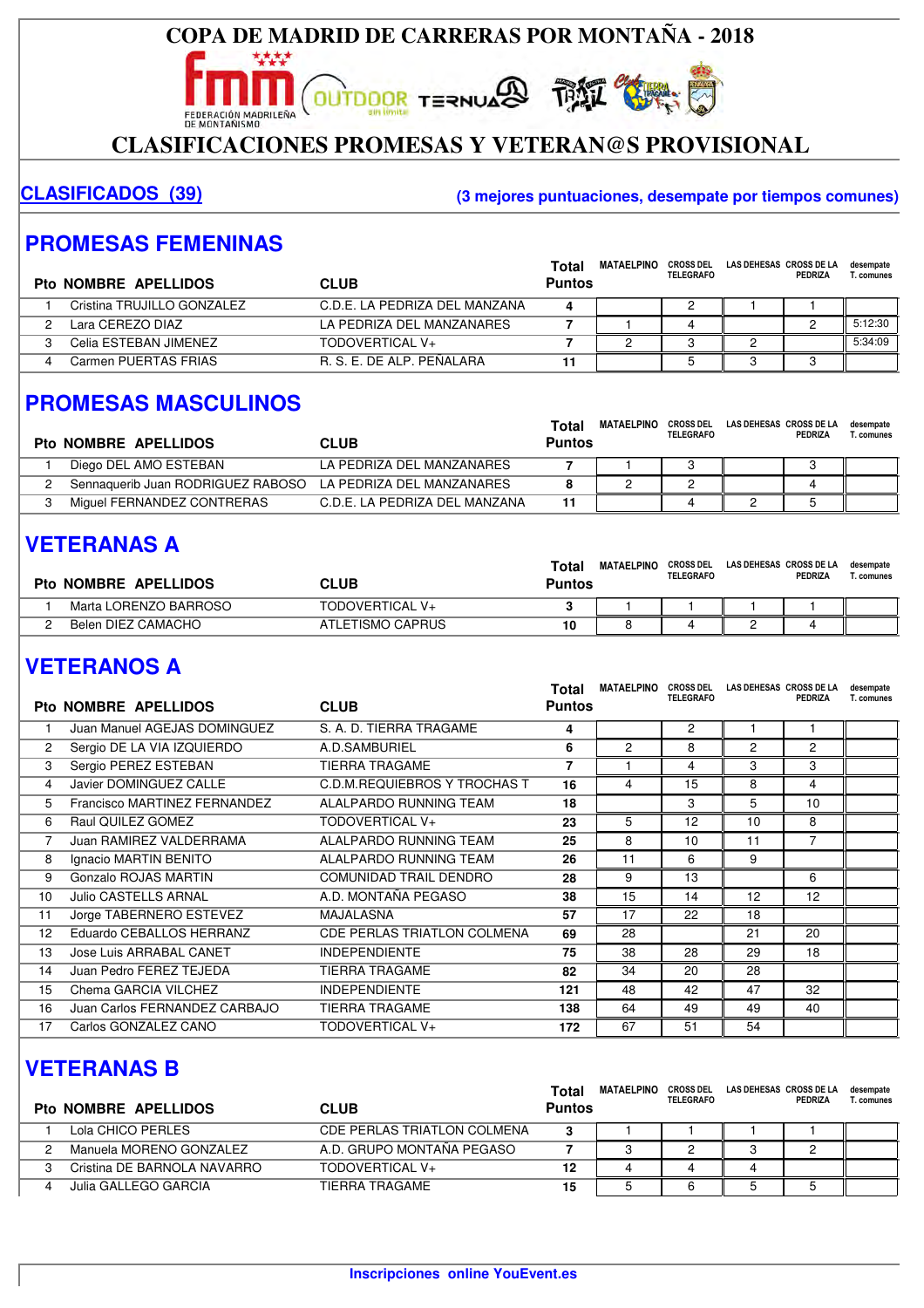#### **COPA DE MADRID DE CARRERAS POR MONTAÑA - 2018** \*\*\*\*

**OUTDOOR TERNUARD THE SUBJECTION** 

## EDERACIÓN MADRICAR **November 1999 - 1999 - 1999 - 1999 - 1999 - 1999 - 1999 - 1999 - 1999 - 1999 - 1999 - 1999 - 1999 - 1999 - 1999 - 1999 - 1999 - 1999 - 1999 - 1999 - 1999 - 1999 - 1999 - 1999 - 1999 - 1999 - 1999 - 1999**

#### **CLASIFICADOS (39) (3 mejores puntuaciones, desempate por tiempos comunes)**

### **VETERANOS B**

|   | Pto NOMBRE APELLIDOS         | <b>CLUB</b>           | Total<br><b>Puntos</b> | <b>MATAELPINO</b> | <b>CROSS DEL</b><br><b>TELEGRAFO</b> | LAS DEHESAS CROSS DE LA | PEDRIZA | desempate<br>T. comunes |
|---|------------------------------|-----------------------|------------------------|-------------------|--------------------------------------|-------------------------|---------|-------------------------|
|   | Antonio ARRIBAS MEJIAS       | TIERRA TRAGAME        | 4                      |                   |                                      |                         |         |                         |
| 2 | Jose Luis GRANIZO GALA       | TODOVERTICAL V+       |                        | 3                 | 2                                    | 3                       | 2       |                         |
| 3 | Felix ALONSO GARCIA          | TIERRA TRAGAME        | 10                     | 2                 |                                      |                         |         |                         |
| 4 | Javier DE LA CRUZ MUÑOZ      | <b>TIERRA TRAGAME</b> | 12                     | 4                 | 4                                    | 14                      | 4       |                         |
| 5 | Juan Miguel GUZMAN FERNANDEZ | <b>EADS</b>           | 20                     |                   |                                      | 8                       | 10      |                         |
| 6 | Jose Luis BASALO OCHOA       | <b>R.S.E PEÑALARA</b> | 25                     | 12                | 3                                    | 10                      |         |                         |
|   | Miguel RODRIGUEZ SANCHEZ     | ATLETISMO CAPRUS      | 29                     | 14                |                                      | 15                      | 8       |                         |
| 8 | Enrique QUINTANO ALONSO      | <b>INDEPENDIENTE</b>  | 34                     | 16                | 9                                    | 13                      | 12      |                         |
| 9 | Jesus Manuel JIMENEZ ESTEBAN | TIERRA TRAGAME        | 41                     | 9                 |                                      | 18                      | 14      |                         |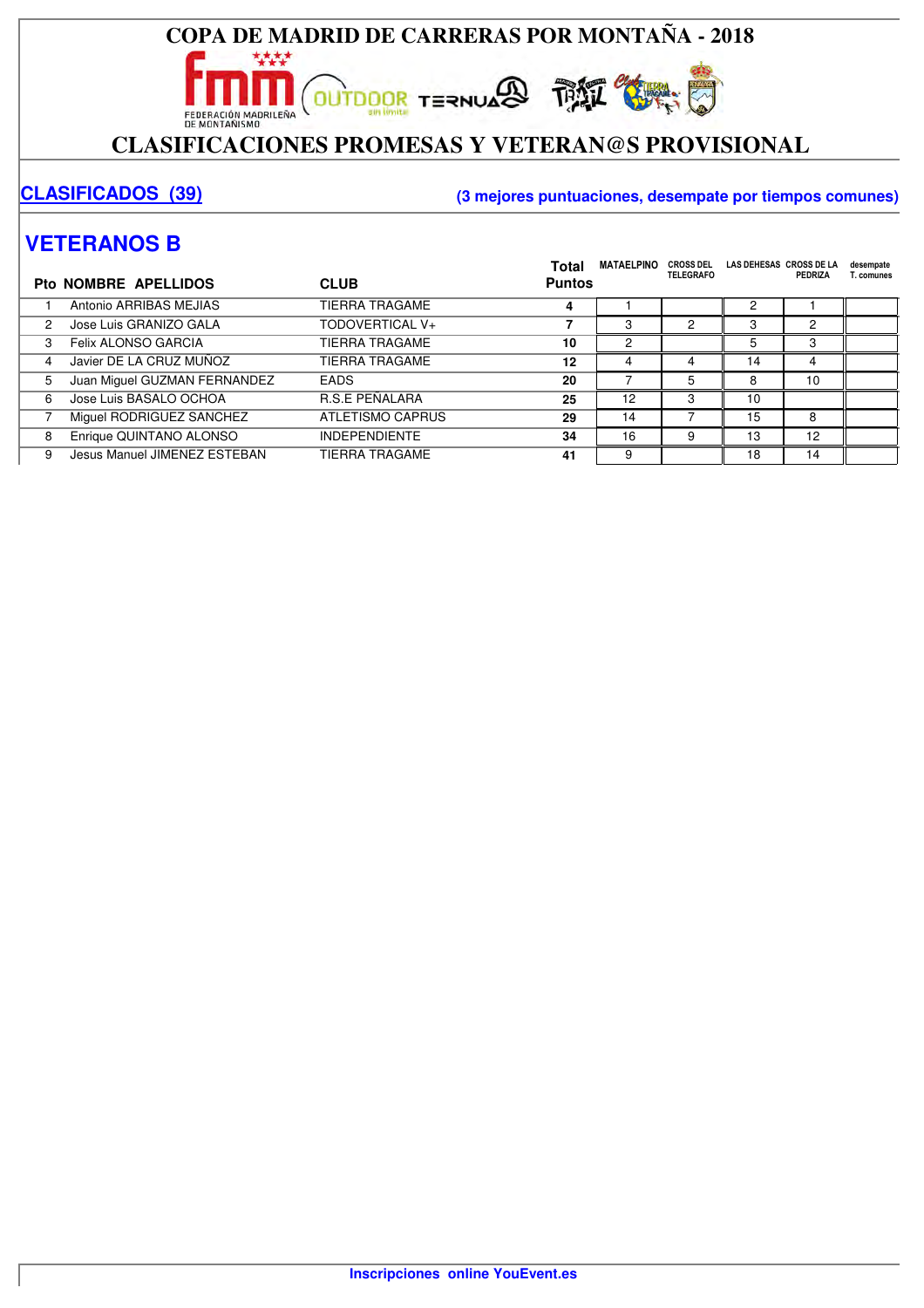

## EDERACIÓN MADRILEÑA **Na EL SOLO ESTADO EL CONTANDIDADEL DE SOLO EL CONTANDO EL CONTANDO EL CONTANDO EL CONTANDO EL CONTANDO EL CONTANDO EL CONTANDO EL CONTANDO EL CONTANDO EL CONTANDO EL CONTANDO EL CONTANDO EL CONTANDO EL**

#### **Con 2 pruebas finalizadas (49) (3 mejores puntuaciones, desempate por tiempos comunes)**

desempate

#### **PROMESAS FEMENINAS**

| Pto NOMBRE APELLIDOS   | <b>CLUB</b>               | Total<br>Puntos | <b>MATAELPINO</b> | <b>CROSS DEL</b><br><b>TELEGRAFO</b> | LAS DEHESAS CROSS DE LA<br>PEDRIZA | desempate<br>. . comunes |
|------------------------|---------------------------|-----------------|-------------------|--------------------------------------|------------------------------------|--------------------------|
| Helena RIVAS BERNARDOS | LA PEDRIZA DEL MANZANARES |                 |                   |                                      |                                    |                          |

#### **PROMESAS MASCULINOS**

| <b>Pto NOMBRE APELLIDOS</b> | CLUB                | Tota<br>⊃untos | <b>MATAELPINO</b> | <b>CROSS DEL</b><br><b>TELEGRAFO</b> | LAS DEHESAS CROSS DE LA | PEDRIZA | desempate<br>í. comunes |
|-----------------------------|---------------------|----------------|-------------------|--------------------------------------|-------------------------|---------|-------------------------|
| Hugo DE PABLO GARCIA        | ' INDIVIDUAL<br>FΜM |                |                   |                                      |                         | _       |                         |

#### **VETERANAS A**

| <b>Pto NOMBRE APELLIDOS</b> | <b>CLUB</b>           | Total<br>Puntos | <b>MATAELPINO</b> | <b>CROSS DEL</b><br><b>TELEGRAFO</b> | LAS DEHESAS CROSS DE LA | PEDRIZA | desempate<br>T. comunes |
|-----------------------------|-----------------------|-----------------|-------------------|--------------------------------------|-------------------------|---------|-------------------------|
| Esther JOGLAR ALCUBILLA     | MT3                   |                 |                   |                                      |                         |         |                         |
| Raquel IGUAL GOMEZ          | ATLETISMO FUENLABRADA | 14              | - 1               |                                      |                         |         |                         |

## **VETERANOS A**

|                                  |                                    | Total         | MATAELPINO CROSS DEL LAS DEHESAS CROSS DE LA | <b>TELEGRAFO</b> |                | <b>PEDRIZA</b> | desempate<br>T. comunes |
|----------------------------------|------------------------------------|---------------|----------------------------------------------|------------------|----------------|----------------|-------------------------|
| Pto NOMBRE APELLIDOS             | <b>CLUB</b>                        | <b>Puntos</b> |                                              |                  |                |                |                         |
| Jose Alberto GONZALEZ CARPINTERO | TODOVERTICAL V+ // LEON TRAIL      | 11            | $\overline{7}$                               |                  | 4              |                |                         |
| David GALINDO PEREIRA            | <b>TIERRA TRAGAME</b>              | 12            | 3                                            | 9                |                |                |                         |
| Ivan TORRES MARIN                | REQUIEBROS Y TROCHAS TRAIL P       | 25            |                                              | 19               | 6              |                |                         |
| Javier FENOLL REJAS              | <b>INDEPENDIENTE</b>               | 32            | 16                                           |                  | 16             |                |                         |
| Francisco Javier CANALES LIDON   | A.D. SAMBURIEL                     | 33            |                                              |                  | 17             | 16             |                         |
| Jose Maria SAEZ SALAS            | <b>TIERRA TRAGAME</b>              | 34            | 13                                           | 21               |                |                |                         |
| Miguel Angel JIMENO PASCUAL      | <b>TRAILXTREM TEAM</b>             | 45            | 24                                           |                  |                | 21             |                         |
| Gonzalo RIVAS GODOY              | <b>TRAILXTREM TEAM</b>             | 47            | 30                                           |                  |                | 17             |                         |
| David COBOS FLORES               | <b>CDEM REQUIEBROS Y TROCHAS</b>   | 50            |                                              |                  | 5              | 45             |                         |
| <b>Hector BARGE ESTEBAN</b>      | S. A. D. TIERRA TRAGAME            | 57            |                                              | 50               | $\overline{7}$ |                |                         |
| Jose PEREZ MARTINEZ              | A.D. GRUPO MONTAÑA PEGASO          | 57            | 26                                           |                  | 31             |                |                         |
| Juan Carlos ORTEGA ORGAZ         | DENDRO COMUNIDAD TRAIL             | 59            |                                              | 29               | 30             |                |                         |
| Alberto PEREZ NOTARIO            | S. A. D. TIERRA TRAGAME            | 63            |                                              | 27               | 36             |                |                         |
| <b>Gabriel MORALES SANCHEZ</b>   | <b>INDEPENDIENTE</b>               | 64            | 27                                           |                  | 37             |                |                         |
| Jose Ignacio MANGUDO PAREDES     | S. A. D. TIERRA TRAGAME            | 68            |                                              | 36               | 32             |                |                         |
| Francisco Antoni MERINO GONZALEZ | <b>CLUB MT3 TACTIKA</b>            | 68            | 39                                           |                  |                | 29             |                         |
| Manuel MOLINA CUBEROS            | <b>URBAN MONKEY</b>                | 69            | 46                                           | 23               |                |                |                         |
| Juan Francisco MUÑOZ CALLEJON    | MT3 - MADRID TACTIKA TRAIL TEA     | 75            | 50                                           |                  |                | 25             |                         |
| Miguel Angel CASADO NISTAL       | <b>INDEPENDIENTE</b>               | 80            | 43                                           | 37               |                |                |                         |
| Raul NAVARRO RUIZ                | RSEA PEÑALARA                      | 81            |                                              |                  | 48             | 33             |                         |
| Rogelio BAUDOT MARTIN            | LA PEDRIZA DEL MANZANARES          | 91            | 52                                           | $\overline{39}$  |                |                |                         |
| Pablo FERNANDEZ GOMEZ            | TODOVERTICAL V+                    | 91            |                                              |                  | 55             | 36             |                         |
| Pablo RUIZ JIMENEZ               | <b>INDEPENDIENTE</b>               | 92            | 51                                           | 41               |                |                |                         |
| Luisfer DIES GIL                 | S. A. D. TIERRA TRAGAME            | 102           |                                              | $\overline{59}$  |                | 43             |                         |
| <b>German LUCAS ARENAS</b>       | <b>MAJALASNA</b>                   | 103           | 59                                           | 44               |                |                |                         |
| Carlos RIBAGORDA LOZANO          | <b>TRAILXTREM TEAM</b>             | 114           | 62                                           |                  | 52             |                |                         |
| Oscar BLANQUER CRIADO            | <b>TIERRA TRAGAME</b>              | 116           | 63                                           |                  | 53             |                |                         |
| Pedro ABATI GOMEZ                | <b>TIERRA TRAGAME</b>              | 117           | 60                                           |                  | 57             |                |                         |
| Gustavo Adolfo SANCHEZ PEREZ     | <b>CDEM REQUIEBROS Y TROCHAS T</b> | 122           | 69                                           | 53               |                |                |                         |
| David MARTINEZ CORTES            | MAJALASNA                          | 123           | 65                                           | $\overline{58}$  |                |                |                         |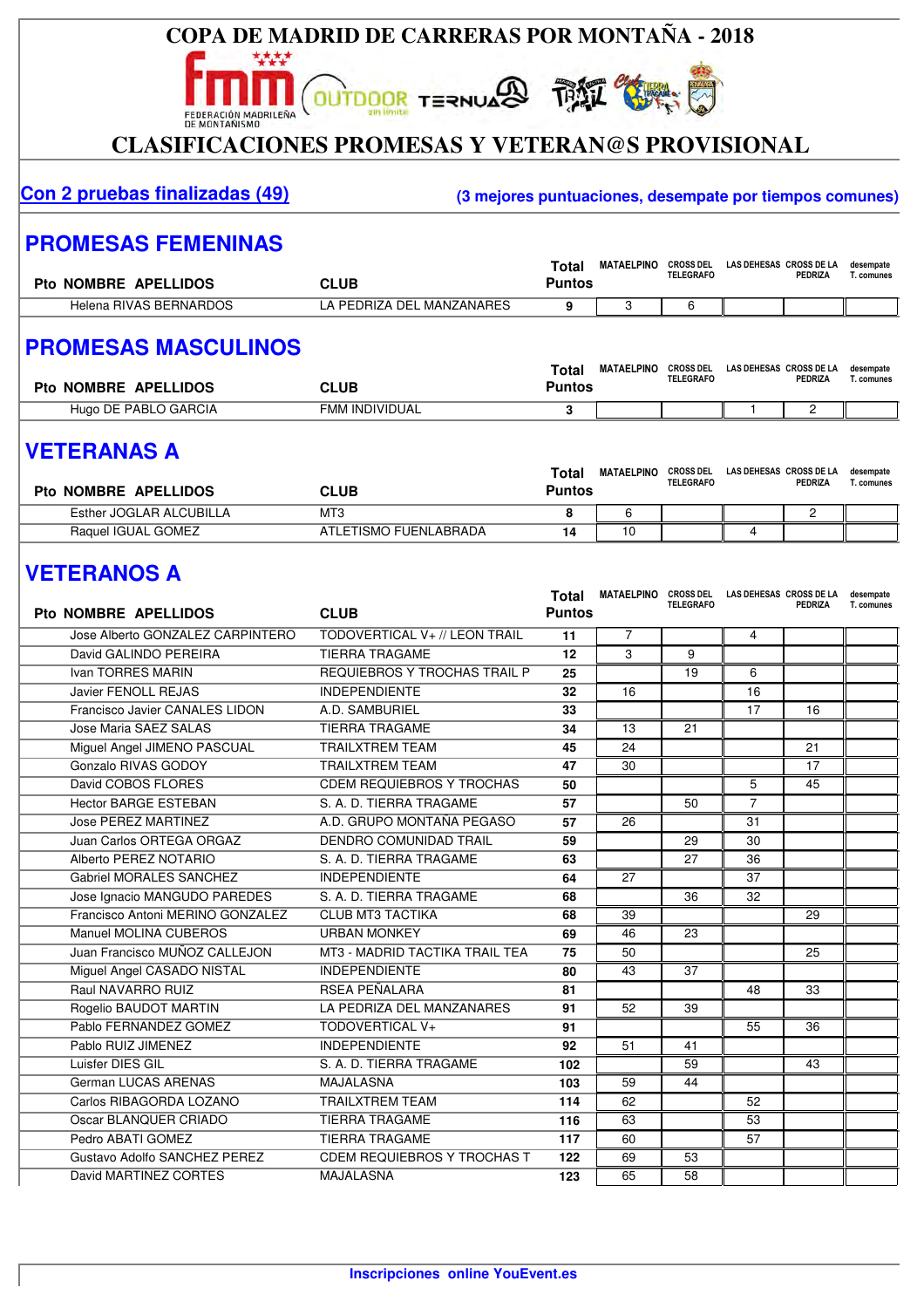

**OUTDOOR TERNUARD THE SUBJECTION** 

## EDERACIÓN MADRICAR **November 1999 - 1999 - 1999 - 1999 - 1999 - 1999 - 1999 - 1999 - 1999 - 1999 - 1999 - 1999 - 1999 - 1999 - 1999 - 1999 - 1999 - 1999 - 1999 - 1999 - 1999 - 1999 - 1999 - 1999 - 1999 - 1999 - 1999 - 1999**

#### **Con 2 pruebas finalizadas (49) (3 mejores puntuaciones, desempate por tiempos comunes)**

#### **VETERANAS B**

| Pto NOMBRE APELLIDOS | <b>CLUB</b>    | Total<br>יטי⊽ | <b>MATAELPINO</b> | <b>CROSS DEL</b><br><b>TELEGRAFO</b> | LAS DEHESAS CROSS DE LA<br>PEDRIZA | desempate<br>. comunes |
|----------------------|----------------|---------------|-------------------|--------------------------------------|------------------------------------|------------------------|
| Carmen GARCIA CUEVAS | TIERRA TRAGAME |               |                   |                                      |                                    |                        |

## **VETERANOS B**

| <b>Pto NOMBRE APELLIDOS</b>      | <b>CLUB</b>                   | Total<br><b>Puntos</b> | <b>MATAELPINO</b> | <b>CROSS DEL</b><br><b>TELEGRAFO</b> | LAS DEHESAS CROSS DE LA | <b>PEDRIZA</b> | desempate<br>T. comunes |
|----------------------------------|-------------------------------|------------------------|-------------------|--------------------------------------|-------------------------|----------------|-------------------------|
| Faustino TAPIADOR VELASCO        | S. A. D. TIERRA TRAGAME       | 8                      |                   |                                      |                         |                |                         |
| Jaime ANABITARTE URRUTIA         | RSEA PEÑALARA                 | 18                     |                   |                                      | 12                      | 6              |                         |
| Eugenio GARCIA-ARANDA ROJAS      | RSEA PEÑALARA                 | 22                     |                   |                                      | 11                      | 11             |                         |
| Pelayo GUTIERREZ TEIRA           | <b>INDEPENDIENTE</b>          | 24                     | 18                | 6                                    |                         |                |                         |
| Jose SANTAMARIA LUCIAÑEZ         | RSEA PEÑALARA                 | 29                     |                   |                                      | 16                      | 13             |                         |
| Mauro REY TADEO                  | RSEA PEÑALARA                 | 30                     |                   |                                      | 23                      | 7              |                         |
| Rafael TRIPERO CASCALES          | CLUB D. E. ATLETISMO LAS ROZA | 35                     |                   | 15                                   |                         | 20             |                         |
| Jesus Miguel SANZ MARCHAN        | S. A. D. TIERRA TRAGAME       | 36                     |                   | 12                                   | 24                      |                |                         |
| Pedro Jose MATEOS MONTERO        | LOS REBECOS DE GUADARRAMA     | 36                     |                   |                                      | 17                      | 19             |                         |
| Julian BLAZQUEZ MORENO           | LOS ÑUES                      | 39                     |                   |                                      | 22                      | 17             |                         |
| Manuel PEREZ GOMEZ               | <b>TIERRA TRAGAME</b>         | 40                     | 22                |                                      |                         | 18             |                         |
| Jose Luis RIVAS MARTIN           | <b>TIERRA TRAGAME</b>         | 45                     | 29                | 16                                   |                         |                |                         |
| Miquel Angel GARROSA SANCHEZ     | RSEA PEÑALARA                 | 49                     | 28                |                                      |                         | 21             |                         |
| <b>Valentin MARTIN FERNANDEZ</b> | <b>TRAILXTREM TEAM</b>        | 51                     | 26                |                                      | 25                      |                |                         |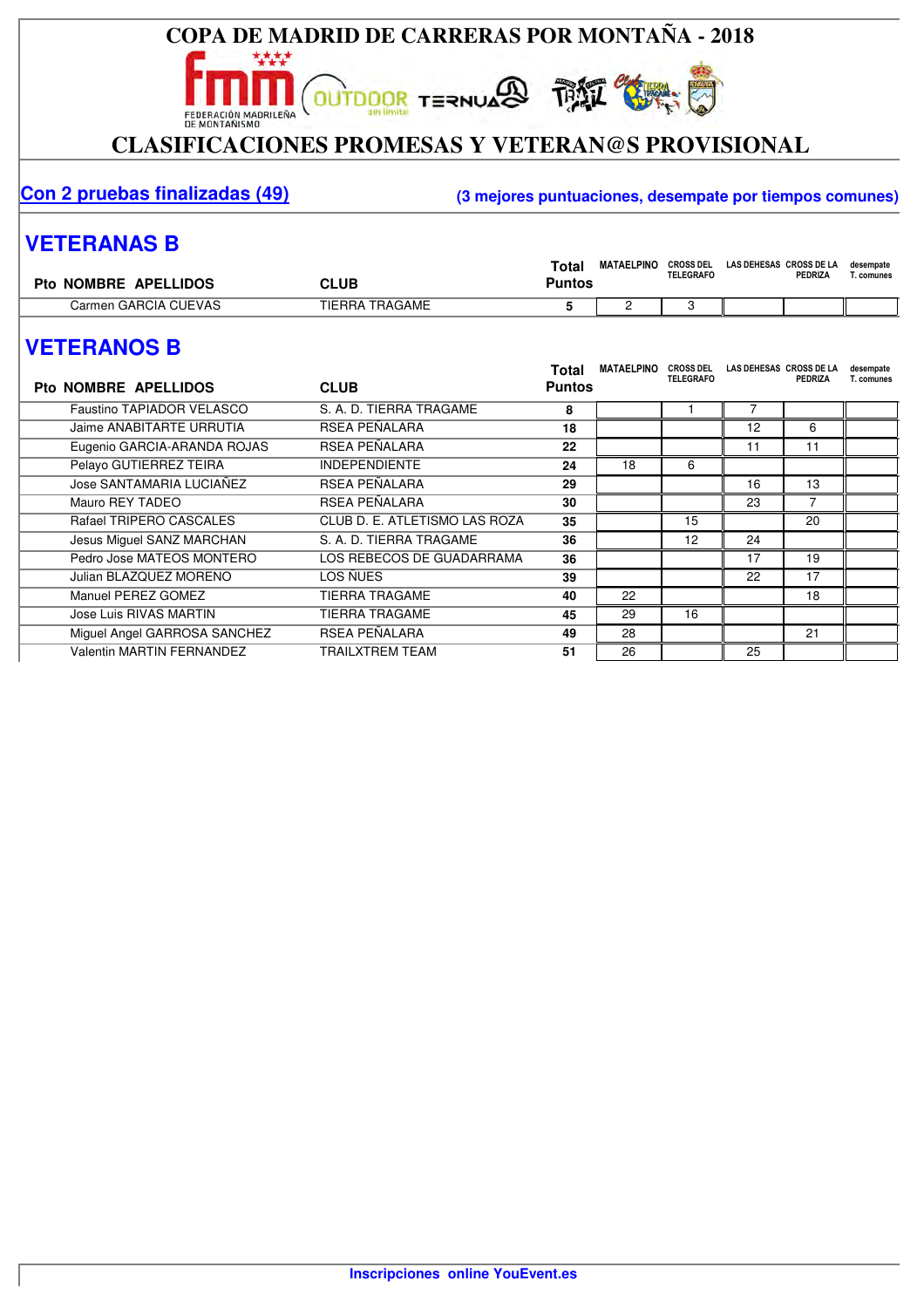## **COPA DE MADRID DE CARRERAS POR MONTAÑA - 2018 OUTDOOR TERNUARD THAT SURVEY OF** FEDERACIÓN MADRILEÑA

#### **CLASIFICACIONES PROMESAS Y VETERAN@S PROVISIONAL**

#### **Con 1 pruebas finalizadas (198) (3 mejores puntuaciones, desempate por tiempos comunes)**

#### **PROMESAS FEMENINAS**

| <b>Pto NOMBRE APELLIDOS</b> | <b>CLUB</b>                   | Total<br>Puntos | <b>MATAELPINO</b> | <b>CROSS DEL</b><br><b>TELEGRAFO</b> | LAS DEHESAS CROSS DE LA<br>PEDRIZA | desempate<br>. comunes |
|-----------------------------|-------------------------------|-----------------|-------------------|--------------------------------------|------------------------------------|------------------------|
| Fatima DE DIEGO AGUADO      | TIERRA TRAGAME<br>$\hat{A}$ . |                 |                   |                                      |                                    |                        |

## **PROMESAS MASCULINOS**

| Pto NOMBRE APELLIDOS | CLUB                         | Total<br>Puntos | <b>MATAELPINO</b> | <b>CROSS DEL</b><br><b>TELEGRAFO</b> | LAS DEHESAS CROSS DE LA | <b>PEDRIZA</b> | desempate<br><b>「. comunes</b> |
|----------------------|------------------------------|-----------------|-------------------|--------------------------------------|-------------------------|----------------|--------------------------------|
| Juan MONTOYA TELLEZ  | S. A. D. TIERRA TRAGAME      |                 |                   |                                      |                         |                |                                |
| Noel BURGOS GOMEZ    | DYNAFIT-CLUB ALPINO MADRILEÑ |                 |                   |                                      |                         |                |                                |

### **VETERANAS A**

| <b>Pto NOMBRE APELLIDOS</b>   | <b>CLUB</b>                    | Total<br><b>Puntos</b> | MATAELPINO CROSS DEL LAS DEHESAS CROSS DE LA | <b>TELEGRAFO</b> |                | PEDRIZA        | desempate<br>T. comunes |
|-------------------------------|--------------------------------|------------------------|----------------------------------------------|------------------|----------------|----------------|-------------------------|
| Julia ANASTASIO MACIAS        | <b>CLUB RUNNING LA GAVIA</b>   | 1                      |                                              |                  | $\mathbf{1}$   |                |                         |
| Susana SANCHEZ GARCIA         | <b>TIERRA TRAGAME</b>          | $\overline{2}$         |                                              |                  | $\overline{2}$ |                |                         |
| Martha CCORAHUA HUALLPA       | FMM INDIVIDUAL                 | $\overline{2}$         |                                              | $\overline{2}$   |                |                |                         |
| Maribel MARTIN DE LA IGLESIA  | <b>TIERRA TRAGAME</b>          | $\overline{2}$         | $\overline{2}$                               |                  |                |                |                         |
| Laura PARRA MATEO             | DEP. ELEM. PERLAS TRIATLON CO. | 3                      |                                              | 3                |                |                |                         |
| Almudena FERNANDEZ MIGUEL     | <b>ATLETISMO CAPRUS</b>        | 3                      |                                              |                  | 3              |                |                         |
| Eva LOPEZ GARCIA              | LA PEDRIZA DEL MANZANARES      | 3                      | 3                                            |                  |                |                |                         |
| Maria Luisa ARRIBA SANCHEZ    | <b>ENTRENAAPIE</b>             | 3                      |                                              |                  | 3              |                |                         |
| Gema HERNANDEZ HERNANDEZ      | <b>TRAILXTREM TEAM</b>         | 3                      |                                              |                  |                | 3              |                         |
| Paloma CANTOS DELGADO         | <b>INDEPENDIENTE</b>           | 4                      | 4                                            |                  |                |                |                         |
| Adela HERRERA GONZALEZ        | A.D. GRUPO MONTAÑA PEGASO      | 5                      |                                              | 5                |                |                |                         |
| Anita FULLER                  | <b>COENTRENA</b>               | 5                      | 5                                            |                  |                |                |                         |
| Cristina PALOMO DE DON PABLO  | AGRUPACION DEPORTIVA SAN LO    | 5                      |                                              |                  |                | 5              |                         |
| Sara SALIDO SALADO            | <b>TIERRA TRAGAME</b>          | 5                      |                                              |                  | 5              |                |                         |
| Maria Antonia ROMERO REVUELTO | S. A. D. TIERRA TRAGAME        | 6                      |                                              | 6                |                |                |                         |
| Arantxa ORTEGA DE MUES        | AGRUPACION DEPORTIVA SAN LO    | 6                      |                                              |                  |                | 6              |                         |
| Victoria RUIZ CARRERO         | D.E. MAJALASNA                 | $\overline{7}$         |                                              | $\overline{7}$   |                |                |                         |
| Patricia LORENZO MARTIN       | TODOVERTICAL V+                | $\overline{7}$         | $\overline{7}$                               |                  |                |                |                         |
| Maria Gema GARCIA ORTIZ       | <b>INDEPENDIENTE</b>           | $\overline{7}$         |                                              |                  |                | $\overline{7}$ |                         |
| Maria Lourdes GIL JABARDO     | <b>MT3 MADRID TACTIKA</b>      | 8                      |                                              | 8                |                |                |                         |
| Diana MARISCAL GUTIERREZ      | <b>CLUB TIERRA TRAGAME</b>     | 8                      |                                              |                  |                | 8              |                         |
| Laura SAA DAVILA              | D.E. MAJALASNA                 | 9                      |                                              | 9                |                |                |                         |
| Maria E REDONDO GOMEZ         | <b>TIERRA TRAGAME</b>          | 9                      | 9                                            |                  |                |                |                         |
| Loreto BRAGADO CARRASCO       | <b>INDEPENDIENTE</b>           | 9                      |                                              |                  |                | 9              |                         |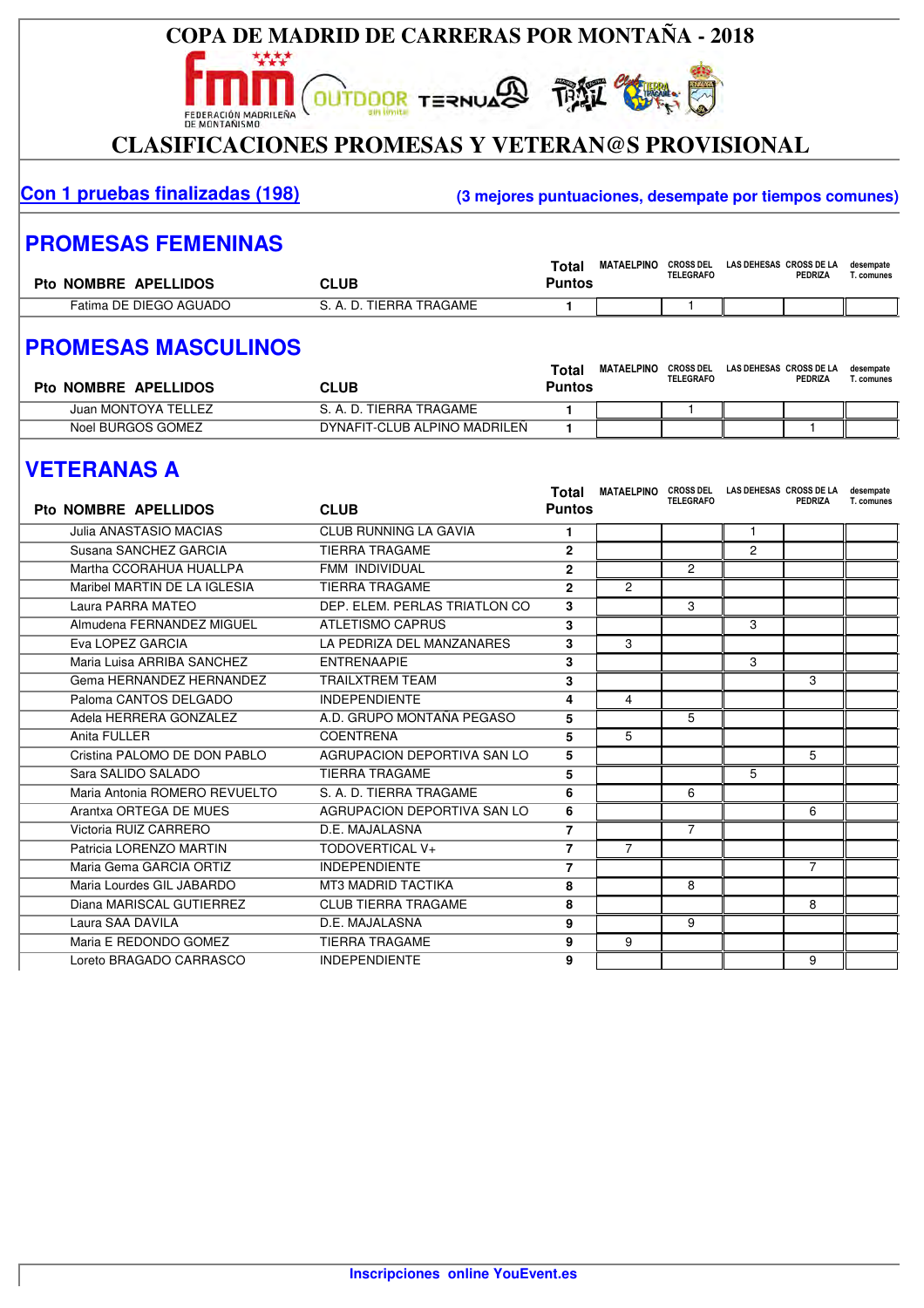

\*\*\*\*

EDERACIÓN MADRICAR **November 1999 - 1999 - 1999 - 1999 - 1999 - 1999 - 1999 - 1999 - 1999 - 1999 - 1999 - 1999 - 1999 - 1999 - 1999 - 1999 - 1999 - 1999 - 1999 - 1999 - 1999 - 1999 - 1999 - 1999 - 1999 - 1999 - 1999 - 1999** 

#### **Con 1 pruebas finalizadas (198) (3 mejores puntuaciones, desempate por tiempos comunes)**

#### **VETERANOS A**

| <b>Pto NOMBRE APELLIDOS</b>     | <b>CLUB</b>                   | <b>Puntos</b>   | Total MATAELPINO CROSS DEL LAS DEHESAS CROSS DE LA | <b>TELEGRAFO</b> |                | <b>PEDRIZA</b>  | desempate<br>T. comunes |
|---------------------------------|-------------------------------|-----------------|----------------------------------------------------|------------------|----------------|-----------------|-------------------------|
| Pablo VILLALOBOS BAZAGA         | S. A. D. TIERRA TRAGAME       | 1               |                                                    | $\mathbf{1}$     |                |                 |                         |
| <b>Jesus BARRIO ABRIL</b>       | A.D. GRUPO MONTAÑA PEGASO     | 1               |                                                    |                  | $\mathbf{1}$   |                 |                         |
| David GOMEZ PARDO               | <b>ATLETISMO CAPRUS</b>       | $\mathbf{2}$    |                                                    |                  | $\overline{c}$ |                 |                         |
| Joaquin INFIESTA MORENO         | <b>ENTRENAAPIE</b>            | 3               |                                                    |                  | 3              |                 |                         |
| Jeffrey CHUAN ZEE               | <b>TIERRA TRAGAME</b>         | 4               |                                                    |                  | 4              |                 |                         |
| Francisco Javier GOMEZ HERNANDO | <b>DENDRO COMUNIDAD TRAIL</b> | 5               |                                                    | 5                |                |                 |                         |
| German GONZALEZ GOMEZ           | TODOVERTICAL V+               | 5               |                                                    |                  |                | 5               |                         |
| Julio PRIETO MENA               | <b>TIERRA TRAGAME</b>         | 6               |                                                    |                  | 6              |                 |                         |
| Christophe PASQUALI             | TODOVERTICAL V+               | 6               | 6                                                  |                  |                |                 |                         |
| Jose Javier CUBERO MARTIN       | C.D.E. LA PEDRIZA DEL MANZANA | $\overline{7}$  |                                                    | $\overline{7}$   |                |                 |                         |
| Ivan RIOFRIO CASTILLO           | <b>INDEPENDIENTE</b>          | $\overline{7}$  |                                                    |                  | $\overline{7}$ |                 |                         |
| Jose Antonio MOLINA SAMPAYO     | TODOVERTICAL V+               | 8               |                                                    |                  | 8              |                 |                         |
| Jesus Manuel GALVEZ FIGUEROA    | <b>ATLETISMO CAPRUS</b>       | 9               |                                                    |                  | 9              |                 |                         |
| Noe FERNANDEZ FERNANDEZ         | TODOVERTICAL V+               | 9               |                                                    |                  |                | 9               |                         |
| Jesus JABEGA HURTADO            | <b>FFDR</b>                   | 10              |                                                    |                  | 10             |                 |                         |
| Daniel SIMON GRACIA             | ALALPARDO RUNNIG TEAM         | 10              | 10                                                 |                  |                |                 |                         |
| Alvaro VELAZQUEZ GUTIERREZ      | S. A. D. TIERRA TRAGAME       | 11              |                                                    | 11               |                |                 |                         |
| <b>Javier JIMENEZ TENES</b>     | <b>INDEPENDIENTE</b>          | 11              |                                                    |                  | 11             |                 |                         |
| Miky (miguel Ang RUBIO LARA     | <b>CLUB MT3</b>               | 11              |                                                    |                  |                | 11              |                         |
| Jaime OLIVARES PEREIRA          | TIERRA TRAGAME - BANDOLEROS   | 12              | 12                                                 |                  |                |                 |                         |
| Manuel CUADRADO RUANO           | C.D. LA ARMUÑA                | 13              |                                                    |                  | 13             |                 |                         |
| <b>Emmanuel LECRIVAIN</b>       | ALALPARDO RUNNING TEAM        | 13              |                                                    |                  |                | 13              |                         |
| Jordi PEÑAS PADILLA             | <b>TIERRA TRAGAME</b>         | 14              | 14                                                 |                  |                |                 |                         |
| Eduardo LOPEZ PEHSE             | <b>TRAILXTREM TEAM</b>        | 14              |                                                    |                  | 14             |                 |                         |
| <b>Jesus ALONSO COLCHON</b>     | <b>TRAILXTREM TEAM</b>        | 14              |                                                    |                  |                | 14              |                         |
| Jorge ALVAREZ GONZALEZ          | TODOVERTICAL V+               | 15              |                                                    |                  | 15             |                 |                         |
| Daniel GIMENO CALVO             | <b>TRAILXTREM TEAM</b>        | 15              |                                                    |                  |                | 15              |                         |
| Raül PEREZ GUTIERREZ            | S. A. D. TIERRA TRAGAME       | 16              |                                                    | 16               |                |                 |                         |
| Moises LIEBANA BURGOS           | S. A. D. TIERRA TRAGAME       | 17              |                                                    | 17               |                |                 |                         |
| Rafael OLIVA MATEO              | DEP. ELEMENTAL TRAILXTREM TE  | 18              |                                                    | 18               |                |                 |                         |
| Daniel DEL MORAL OLIVA          | ALALPARDO RUNNING TEAM        | 18              | 18                                                 |                  |                |                 |                         |
| Carlos Alberto SANCHEZ BUENO    | <b>DENDRO COMUNIDAD TRAIL</b> | 19              | 19                                                 |                  |                |                 |                         |
| Daniel ALONSO ALVAREZ           | <b>TIERRA TRAGAME</b>         | 19              |                                                    |                  | 19             |                 |                         |
| Ignacio GONZALEZ MARTIN         | TODOVERTICAL V+               | 19              |                                                    |                  |                | 19              |                         |
| Miguel Angel VIDALES LOMBO      | <b>INDEPENDIENTE</b>          | 20              | 20                                                 |                  |                |                 |                         |
| Francisco Javier TORIO IGLESIAS | <b>TIERRA TRAGAME</b>         | $\overline{20}$ |                                                    |                  | 20             |                 |                         |
| Ivan ALCAUZA CASANTE            | TODOVERTICAL V+               | 21              | 21                                                 |                  |                |                 |                         |
| <b>Baltasar GIROL MORENO</b>    | TODOVERTICAL V+               | 22              | 22                                                 |                  |                |                 |                         |
| Carlos REJON ALTABLE            | TRAILXTREM TEAM               | 22              |                                                    |                  | 22             |                 |                         |
| Carlos GINER FERNANDEZ          | LA PEDRIZA DEL MANZANARES     | 22              |                                                    |                  |                | $\overline{22}$ |                         |
| <b>Cesar MONFORT CALDERON</b>   | MAJALASNA                     | 23              | 23                                                 |                  |                |                 |                         |
| Carlos CAMPO-COSSIO LUHACES     | <b>TRAILXTREM TEAM</b>        | 23              |                                                    |                  | 23             |                 |                         |
| Ruben FERNANDEZ PASTOR          | CLUB MONTAÑA PEGASO           | 23              |                                                    |                  |                | 23              |                         |
| Jose Ignacio LOPEZ SANZ         | <b>DENDRO COMUNIDAD TRAIL</b> | 24              |                                                    | 24               |                |                 |                         |
| Oscar GARCIA MERODIO            | <b>TRAILXTREM TEAM</b>        | 24              |                                                    |                  | 24             |                 |                         |
| Carlos BORRALLO CORISCO         | RSEA PEÑALARA                 | 24              |                                                    |                  |                | 24              |                         |
| Ignacio ALBA LOPEZ              | DEP. ELEM. PERLAS TRIATLON CO | 25              |                                                    | 25               |                |                 |                         |
| Luis RODRIGUEZ CALDERON         | ALALPARDO RUNNING TEAM        | 25              | 25                                                 |                  |                |                 |                         |
| Miguel Angel DELGADO MARTIN     | <b>URBAN MONKEY</b>           | 25              |                                                    |                  | 25             |                 |                         |
| Javier MARTIN VILLALBA          | A. DEP. CLUB MONTAÑA CANDAS   | 26              |                                                    | 26               |                |                 |                         |
| Raul MORENO VILLEGAS            | <b>URBAN MONKEY</b>           | 26              |                                                    |                  | 26             |                 |                         |
|                                 |                               |                 |                                                    |                  |                |                 |                         |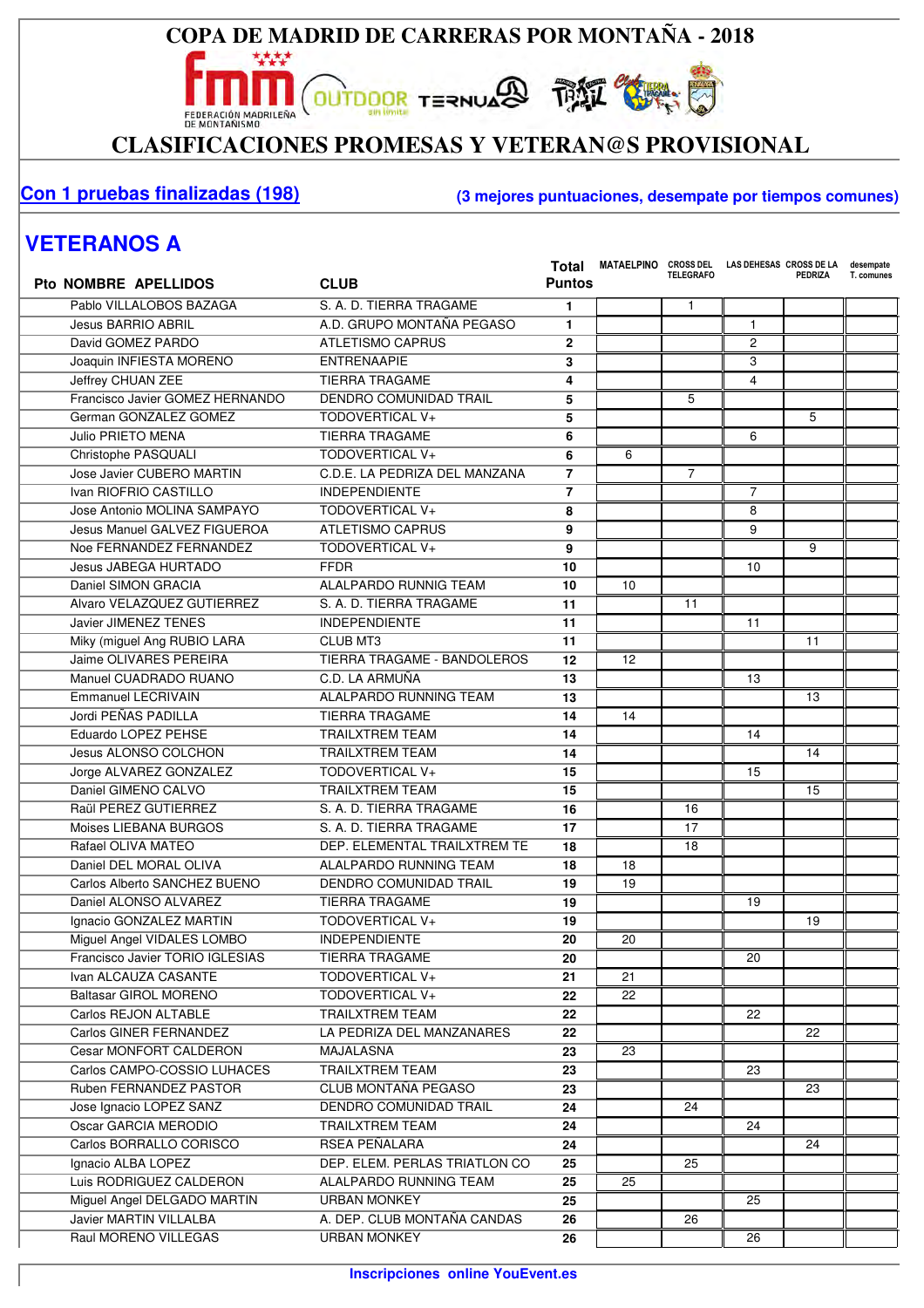**OUTDOOR TERNUARD THE SUBJECTION** 

\*\*\*\*

EDERACIÓN MADRICAR **November 1999 - 1999 - 1999 - 1999 - 1999 - 1999 - 1999 - 1999 - 1999 - 1999 - 1999 - 1999 - 1999 - 1999 - 1999 - 1999 - 1999 - 1999 - 1999 - 1999 - 1999 - 1999 - 1999 - 1999 - 1999 - 1999 - 1999 - 1999** 

#### **Con 1 pruebas finalizadas (198) (3 mejores puntuaciones, desempate por tiempos comunes)**

### **VETERANOS A**

| <b>Pto NOMBRE APELLIDOS</b>        | <b>CLUB</b>                        | Total<br><b>Puntos</b> | MATAELPINO CROSS DEL LAS DEHESAS CROSS DE LA | <b>TELEGRAFO</b> |    | <b>PEDRIZA</b> | desempate<br>T. comunes |
|------------------------------------|------------------------------------|------------------------|----------------------------------------------|------------------|----|----------------|-------------------------|
| Marcos LORENZO LEDESMA             | <b>TRAILXTREM TEAM</b>             | 26                     |                                              |                  |    | 26             |                         |
| Jordi CERDAN IBAÑEZ                | <b>TIERRA TRAGAME</b>              | 27                     |                                              |                  | 27 |                |                         |
| Ismael REDONDO VELASCO             | <b>3CUMBRES</b>                    | 27                     |                                              |                  |    | 27             |                         |
| Laureano OCHOA VAQUERO             | A.D. SAMBURIEL                     | 28                     |                                              |                  |    | 28             |                         |
| Jorge IZCUE JIMENEZ                | A.D. GRUPO MONTAÑA PEGASO          | 29                     | 29                                           |                  |    |                |                         |
| Ivan GIRAL SANCHEZ                 | S. A. D. TIERRA TRAGAME            | 30                     |                                              | 30               |    |                |                         |
| Oscar RODRIGUEZ LOPEZ              | TODOVERTICAL V+                    | 30                     |                                              |                  |    | 30             |                         |
| Carlos MUÑIZ GUERRERO              | S. A. D. TIERRA TRAGAME            | 31                     |                                              | 31               |    |                |                         |
| Carlos ALVAREZ ANTON               | <b>INDIVIDUAL</b>                  | 31                     | 31                                           |                  |    |                |                         |
| Miguel Angel OLMEDO TOLEDANO       | <b>INDIVIDUAL</b>                  | 31                     |                                              |                  |    | 31             |                         |
| Carlos MARTIN CARO                 | FMM INDIVIDUAL                     | 32                     |                                              | 32               |    |                |                         |
| Pedro Manuel PORTA MARTINEZ        | <b>TRAILXTREM TEAM</b>             | 32                     | 32                                           |                  |    |                |                         |
| Diego TORRE RUIZ                   | <b>DENDRO COMUNIDAD TRAIL</b>      | 33                     |                                              | 33               |    |                |                         |
| Carlos CAÑIZARES LEON              | TODOVERTICAL V+                    | 33                     | 33                                           |                  |    |                |                         |
| <b>Javier AZNAR VILLARREAL</b>     | RSEA PEÑALARA                      | 33                     |                                              |                  | 33 |                |                         |
| Jose Manuel FERNANDEZ GAY          | FMM INDIVIDUAL                     | 34                     |                                              | 34               |    |                |                         |
| Juan Pablo FERRER ALCALDE          | <b>INDEPENDIENTE</b>               | 34                     |                                              |                  | 34 |                |                         |
| Ricardo TEJEDOR MUNUERA            | MT <sub>3</sub>                    | 34                     |                                              |                  |    | 34             |                         |
| David RAPOSO CALERO                | S. A. D. SENDERISMO JOVEN MAD      | 35                     |                                              | 35               |    |                |                         |
| Borja ALONSO GOMEZ                 | <b>CDE PERLAS TRIATLON COLMENA</b> | 35                     | 35                                           |                  |    |                |                         |
| Juan Antonio LEON MENDEZ           | <b>INDEPENDIENTE</b>               | 35                     |                                              |                  | 35 |                |                         |
| <b>Victor ACOSTA FERRERAS</b>      | LA PEDRIZA DEL MANZANARES          | 35                     |                                              |                  |    | 35             |                         |
| <b>Tomas GALLEGO RAMIREZ</b>       | <b>INDEPENDIENTE</b>               | 36                     | 36                                           |                  |    |                |                         |
| Cesar GARCIA GIL                   | LA PEDRIZA DEL MANZANARES          | 37                     | 37                                           |                  |    |                |                         |
| <b>Javier GARCIA GARCIA</b>        | ALALPARDO RUNNING TEAM             | 37                     |                                              |                  |    | 37             |                         |
| Francisco Javier YESTERA RODRIGUEZ | S. A. D. TIERRA TRAGAME            | 38                     |                                              | 38               |    |                |                         |
| Raul MORAN PEREZ                   | LOS LOCOS DEL CERRO                | 38                     |                                              |                  | 38 |                |                         |
| Pedro Jose GOMEZ RODRIGUEZ         | <b>MT3 TACTIKA TRAIL</b>           | 38                     |                                              |                  |    | 38             |                         |
| Santiago MARTIN DIAZ               | <b>TIERRA TRAGAME</b>              | 39                     |                                              |                  | 39 |                |                         |
| Luis LENDINEZ DE LA CRUZ           | <b>CDE PERLAS TRIATLON COLMENA</b> | 39                     |                                              |                  |    | 39             |                         |
| <b>Israel TENA PORTILLO</b>        | C.D.E. TODOVERTICAL                | 40                     |                                              | 40               |    |                |                         |
| Alfredo MUÑOZ BERZOSA              | <b>GRUPO MONTAÑA CSIC</b>          | 40                     | 40                                           |                  |    |                |                         |
| Manuel ARIAS BENITO                | <b>MT3 TACTIKA TRAIL</b>           | 40                     |                                              |                  | 40 |                |                         |
| Israel MOLINA DIAZ                 | <b>DENDRO</b>                      | 41                     | 41                                           |                  |    |                |                         |
| Manuel LOPEZ FELIPE                | <b>MALICIOSA</b>                   | 41                     |                                              |                  | 41 |                |                         |
| Fernando PUERTO CARRASCO           | <b>INDEPENDIENTE</b>               | 41                     |                                              |                  |    | 41             |                         |
| Francisco Jose UTRERO RIVERA       | <b>INDEPENDIENTE</b>               | 42                     | 42                                           |                  |    |                |                         |
| Oscar MORAL GIL                    | TODOVERTICAL V+                    | 42                     |                                              |                  | 42 |                |                         |
| Francisco Javier CAMPO LILLO       | LA PEDRIZA DEL MANZANARES          | 42                     |                                              |                  |    | 42             |                         |
| Rodrigo BARREDO LOPEZ              | DEP. ELEM. PERLAS TRIATLON CO      | 43                     |                                              | 43               |    |                |                         |
| Alberto SANCHEZ FERNANDEZ          | ALALPARDO RUNNING TEAM             | 43                     |                                              |                  | 43 |                |                         |
| <b>Baldomero TARAVILLO MARTIN</b>  | MT3 MADRID TACTIKA                 | 44                     | 44                                           |                  |    |                |                         |
| Javier SANZ PRIETO                 | <b>CLUB DE CORREDORES</b>          | 44                     |                                              |                  | 44 |                |                         |
| Borja HEREDIA SALABERRIA           | A.D. SAMBURIEL                     | 44                     |                                              |                  |    | 44             |                         |
| Marcis ANTON FERNANDEZ             | FMM INDIVIDUAL                     | 45                     |                                              | 45               |    |                |                         |
| Jose CEBRIAN ALVAREZ               | CLUB ATLETISMO LAS ROZAS           | 45                     | 45                                           |                  |    |                |                         |
| Julio LACUNA CASADO                | <b>TIERRA TRAGAME</b>              | 45                     |                                              |                  | 45 |                |                         |
| Diego GONZALEZ-DUEÑAS SANCHEZ      | ALALPARDO RUNNING TEAM             | 46                     |                                              | 46               |    |                |                         |
| Antonio LOPEZ MANTECON             | CLUB MONTAÑA GETAFE                | 46                     |                                              |                  | 46 |                |                         |
| Emiliano RAMIREZ MARTIN            | ALALPARDO RUNNING TEAM             | 47                     |                                              | 47               |    |                |                         |
| Rafael PUNTERO JUSTO               | <b>TRAILXTREM TEAM</b>             | 47                     | 47                                           |                  |    |                |                         |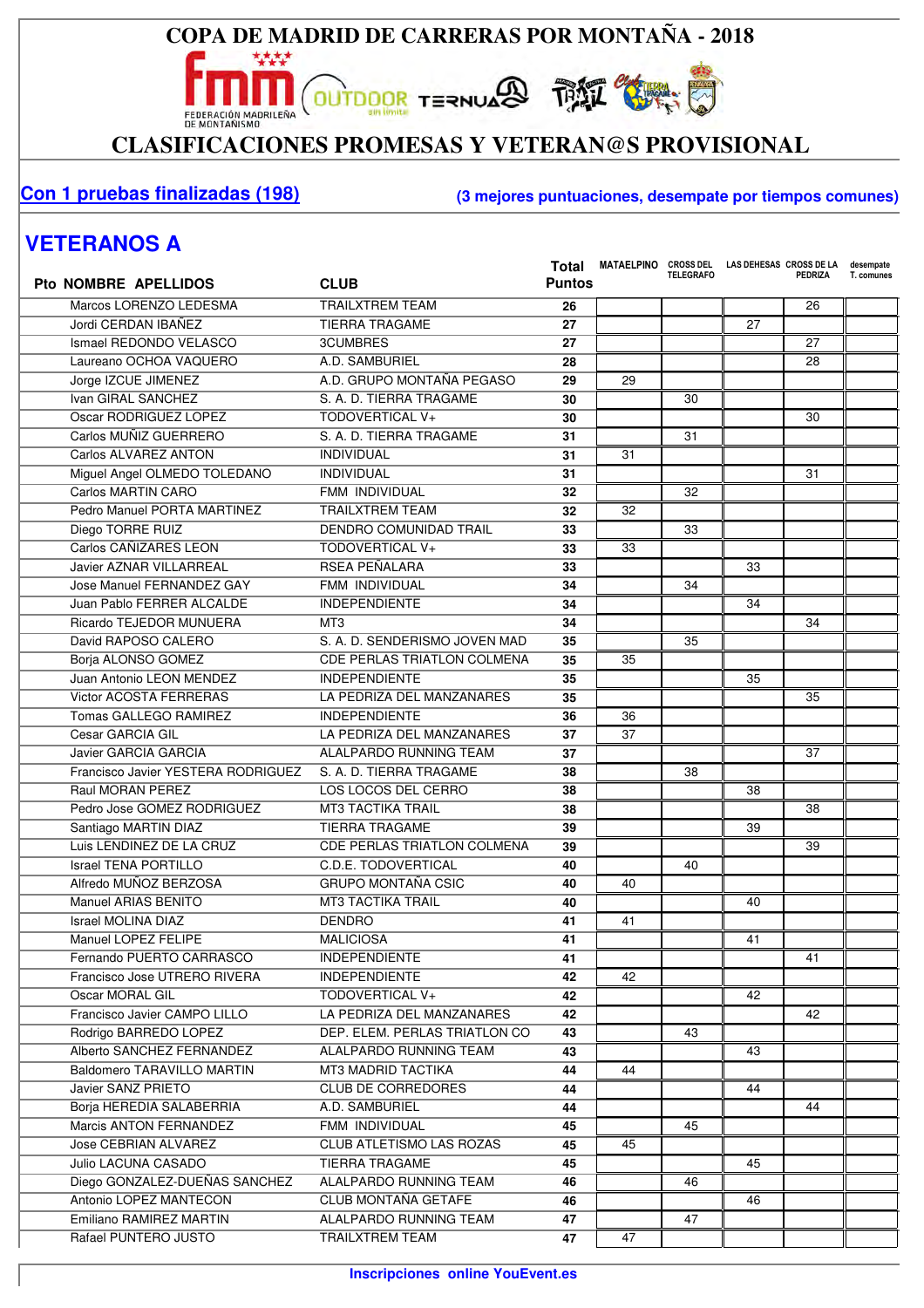**OUTDOOR TERNUARD TANK COMPUTER** 

EDERACIÓN MADRICAR **November 1999 - 1999 - 1999 - 1999 - 1999 - 1999**<br>CLASIFICACIONES PROMESAS Y VETERAN@S PROVISIONAL

#### **Con 1 pruebas finalizadas (198) (3 mejores puntuaciones, desempate por tiempos comunes)**

## **VETERANOS A**

| <b>Pto NOMBRE APELLIDOS</b>    | <b>CLUB</b>                         | Total<br><b>Puntos</b> | <b>MATAELPINO</b> | <b>CROSS DEL</b><br><b>TELEGRAFO</b> | LAS DEHESAS CROSS DE LA | <b>PEDRIZA</b> | desempate<br>T. comunes |
|--------------------------------|-------------------------------------|------------------------|-------------------|--------------------------------------|-------------------------|----------------|-------------------------|
| Mario RODRIGUEZ ALVAREZ        | DEP. E. T. M. PEDREZUELA            | 48                     |                   | 48                                   |                         |                |                         |
| Miguel Angel JIMENEZ NUÑEZ     | LA PEDRIZA DEL MANZANARES           | 49                     | 49                |                                      |                         |                |                         |
| Ignacio PEREZ GONZALEZ         | <b>TRAILXTREM TEAM</b>              | 50                     |                   |                                      | 50                      |                |                         |
| Rogelio SANCHEZ RAMO           | RSEA PEÑALARA                       | 51                     |                   |                                      | 51                      |                |                         |
| Antonio PAJARES BERNARDEZ      | A.D. GRUPO MONTAÑA PEGASO           | 52                     |                   | 52                                   |                         |                |                         |
| Felix MOYA APARICIO            | <b>INTERVAL</b>                     | 53                     | 53                |                                      |                         |                |                         |
| Alfonso JORDAN ZAPATERO        | REQUIEBROS Y TROCHAS TRAIL P        | 54                     |                   | 54                                   |                         |                |                         |
| Carlos Miguel GONZALEZ SANZ    | ALALPARDO RUNNING TEAM              | 54                     | 54                |                                      |                         |                |                         |
| Jose Manuel QUEIRO DE DIEGO    | S. A. D. TIERRA TRAGAME             | 55                     |                   | 55                                   |                         |                |                         |
| Angel Luis ALONSO DE LEON      | A.D. GRUPO MONTAÑA PEGASO           | 55                     | 55                |                                      |                         |                |                         |
| Marco Antonio PAREDES NIETO    | <b>MT3 MADRID TACTIKA</b>           | 56                     |                   | 56                                   |                         |                |                         |
| Miguel Angel DE GALDO ORTEGA   | <b>CLUB ATLETISMO LAS ROZAS</b>     | 56                     | 56                |                                      |                         |                |                         |
| Ignacio CAÑIZARES SARTI        | RSEA PEÑALARA                       | 56                     |                   |                                      | 56                      |                |                         |
| Alberto ALIAS MARTIN           | S. A. D. TIERRA TRAGAME             | 57                     |                   | 57                                   |                         |                |                         |
| Antonio CASTAÑEDA RODRIGUEZ    | <b>REQUIEBROS Y TROCHAS TRAIL P</b> | 57                     | 57                |                                      |                         |                |                         |
| Alberto SANCHEZ CORRAL         | TODOVERTICAL V+                     | 58                     | 58                |                                      |                         |                |                         |
| Daniel ARIAS ARREBOLA          | A-BLOKE CABRALIEGO                  | 58                     |                   |                                      | 58                      |                |                         |
| Miguel Angel MARTIN GARCIA     | <b>RSEA PEÑALARA</b>                | 59                     |                   |                                      | 59                      |                |                         |
| Miguel Alexander KRUSE TRIGO   | CDCE BANCO DE ESPAÑA                | 60                     |                   |                                      | 60                      |                |                         |
| Manuel MESA MINERO             | A.D. GRUPO MONTAÑA PEGASO           | 61                     | 61                |                                      |                         |                |                         |
| Antonio MARTINEZ PARIS         | A.D. GRUPO MONTAÑA PEGASO           | 66                     | 66                |                                      |                         |                |                         |
| Jose Maria FERNANDEZ PEREZ     | <b>CLUB ATLETISMO LAS ROZAS</b>     | 68                     | 68                |                                      |                         |                |                         |
| Alvaro FERNANDEZ DIEZ          | <b>TIERRA TRAGAME</b>               | 70                     | 70                |                                      |                         |                |                         |
| Iñigo GUTIERREZ-MANTILLA BARBE | <b>INDIVIDUAL</b>                   | 71                     | 71                |                                      |                         |                |                         |

## **VETERANAS B**

| Pto NOMBRE APELLIDOS               | <b>CLUB</b>               | Total<br><b>Puntos</b> | <b>MATAELPINO</b> | <b>CROSS DEL</b><br><b>TELEGRAFO</b> | LAS DEHESAS CROSS DE LA | PEDRIZA | desempate<br>T. comunes |
|------------------------------------|---------------------------|------------------------|-------------------|--------------------------------------|-------------------------|---------|-------------------------|
| Maria De La O FERNANDEZ CARBAJO    | TIERRA TRAGAME            |                        |                   |                                      |                         |         |                         |
| Patricia ORTES MORALES             | TIERRA TRAGAME            | 2                      |                   |                                      |                         |         |                         |
| Berta SANZ CHECA                   | TIERRA TRAGAME            | 2                      |                   |                                      |                         |         |                         |
| Lucrezia STRINGARI                 | RUNNING PARK MADRID       | 3                      |                   |                                      |                         |         |                         |
| Lourdes SANCHEZ MARTIN             | <b>INDIVIDUAL</b>         | 4                      |                   |                                      |                         |         |                         |
| Anna M SASTRE BATLLE               | ALPINO MADRILEÑO-MONT.MAD | 5                      |                   |                                      |                         |         |                         |
| M <sup>ª</sup> Isabel MORENO PECES | C.D.E. TODOVERTICAL       |                        |                   |                                      |                         |         |                         |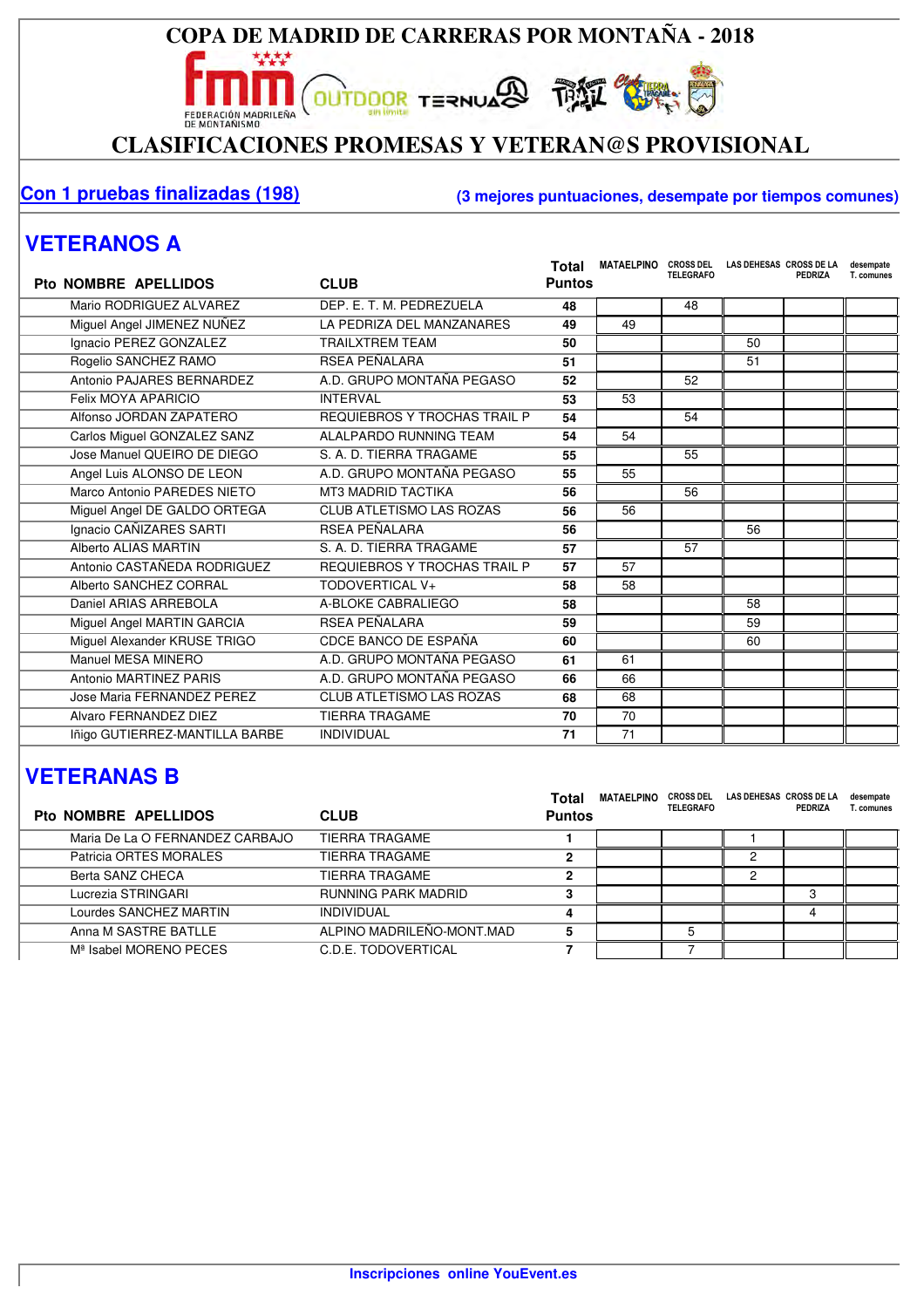**OUTDOOR TERNUARD THE SUBJECTION** 

\*\*\*\*

EDERACIÓN MADRICAR **November 1999 - 1999 - 1999 - 1999 - 1999 - 1999 - 1999 - 1999 - 1999 - 1999 - 1999 - 1999 - 1999 - 1999 - 1999 - 1999 - 1999 - 1999 - 1999 - 1999 - 1999 - 1999 - 1999 - 1999 - 1999 - 1999 - 1999 - 1999** 

#### **Con 1 pruebas finalizadas (198) (3 mejores puntuaciones, desempate por tiempos comunes)**

#### **VETERANOS B**

| <b>Pto NOMBRE APELLIDOS</b>       | <b>CLUB</b>                         | <b>Puntos</b> | Total MATAELPINO CROSS DEL LAS DEHESAS CROSS DE LA | <b>TELEGRAFO</b> |                | <b>PEDRIZA</b> | desempate<br>T. comunes |
|-----------------------------------|-------------------------------------|---------------|----------------------------------------------------|------------------|----------------|----------------|-------------------------|
| Oscar LOPEZ AGUIRRE               | <b>TIERRA TRAGAME</b>               | 1             |                                                    |                  | $\mathbf{1}$   |                |                         |
| Carlos MATEOS LOPEZ               | TODOVERTICAL V+                     | 1             |                                                    |                  | $\mathbf{1}$   |                |                         |
| Pedro DIAZ DEL CASTILLO           | <b>INDEPENDIENTE</b>                | $\mathbf{2}$  |                                                    |                  | $\overline{c}$ |                |                         |
| Carlos GARCIA MOLINA              | <b>TIERRA TRAGAME</b>               | 3             |                                                    |                  | 3              |                |                         |
| Mario GUTIERREZ GARCIA            | TODOVERTICAL V+                     | 4             |                                                    |                  | 4              |                |                         |
| Carlos VARO REGIDOR               | LA PEDRIZA DEL MANZANARES           | 4             |                                                    |                  | $\overline{4}$ |                |                         |
| Alberto REDONDO TEJEDOR           | TIERRA TRAGAME                      | 5             |                                                    |                  | 5              |                |                         |
| Enrique CINOS PEREZ               | A. D. BOMBEROS COMUNIDAD DE         | 5             | 5                                                  |                  |                |                |                         |
| <b>Baldo ROMERO MARQUEZ</b>       | RSEA PEÑALARA                       | 5             |                                                    |                  |                | 5              |                         |
| Fernando VALLADARES ROS           | LA PEDRIZA DEL MANZANARES           | 6             | 6                                                  |                  |                |                |                         |
| Javier EIRIZ AGUILERA             | <b>TIERRA TRAGAME</b>               | 6             |                                                    |                  | 6              |                |                         |
| J. Victor SECO PERNAS             | S. A. D. TIERRA TRAGAME             | 8             |                                                    | 8                |                |                |                         |
| Angel MORAL PALOMAR               | <b>TIERRA TRAGAME</b>               | 8             | 8                                                  |                  |                |                |                         |
| Jorge Juan OCHOA SUAREZ           | <b>TRAILXTREM TEAM</b>              | 9             |                                                    |                  | 9              |                |                         |
| Luis CALVO JIMENEZ                | <b>MIACUM LAS ROZAS</b>             | 9             |                                                    |                  |                | 9              |                         |
| Jan SIEGEL                        | GRUPO DE MONTAÑA CSIC               | 10            |                                                    | 10               |                |                |                         |
| Mariano GONZALEZ CASCOS           | <b>TIERRA TRAGAME</b>               | 10            | 10                                                 |                  |                |                |                         |
| Miguel PUERTAS RAMIRO             | R. S. E. DE ALP. PEÑALARA           | 11            |                                                    | 11               |                |                |                         |
| Maurice DUPONT OETTRICH           | <b>CLUB ATLETISMO LAS ROZAS</b>     | 11            | 11                                                 |                  |                |                |                         |
| <b>Gabriel TEVAR BARTOLOME</b>    | ALPINO MADRILEÑO-MONT.MAD           | 13            |                                                    | 13               |                |                |                         |
| Gerardo SANCHEZ PEÑA              | LA PEDRIZA DEL MANZANARES           | 13            | 13                                                 |                  |                |                |                         |
| <b>Blas Francisco SANCHEZ RUS</b> | <b>REQUIEBROS Y TROCHAS TRAIL P</b> | 14            |                                                    | 14               |                |                |                         |
| Victor SAEZ PLAZA                 | <b>TRAILXTREM TEAM</b>              | 15            | 15                                                 |                  |                |                |                         |
| Jose HARO MAJANO                  | <b>CDE CRESTEANDO</b>               | 15            |                                                    |                  |                | 15             |                         |
| Daniel VENTOSINOS CARRASCO        | <b>TIERRA TRAGAME</b>               | 16            |                                                    |                  |                | 16             |                         |
| Angel SALAZAR RINCON              | ALPINO MADRILEÑO-MONT.MAD           | 17            |                                                    | 17               |                |                |                         |
| <b>Jose SANCHEZ SANCHEZ</b>       | LA PEDRIZA DEL MANZANARES           | 17            | 17                                                 |                  |                |                |                         |
| Jesus PEREZ IBAÑEZ                | MT <sub>3</sub>                     | 19            | 19                                                 |                  |                |                |                         |
| <b>Jose LOPEZ ANDRES</b>          | ALALPARDO RUNNING TEAM              | 19            |                                                    |                  | 19             |                |                         |
| <b>Jesus SANCHEZ FERREIRO</b>     | <b>TRAILXTREM TEAM</b>              | 20            | 20                                                 |                  |                |                |                         |
| Juanio SANCHEZ ESPINOSA           | <b>INDEPENDIENTE</b>                | 20            |                                                    |                  | 20             |                |                         |
| Pablo Luis GARCIA MULLER          | <b>INDEPENDIENTE</b>                | 21            | 21                                                 |                  |                |                |                         |
| Luis PICAPORTE LOPEZ              | <b>TIERRA TRAGAME</b>               | 21            |                                                    |                  | 21             |                |                         |
| <b>Jose Luis GALAN CABILLA</b>    | <b>CDCEBE - GRUMBE</b>              | 22            |                                                    |                  |                | 22             |                         |
| Daniel GARCIA VILLADANGOS         | LA PEDRIZA DEL MANZANARES           | 23            | 23                                                 |                  |                |                |                         |
| Luis MARTIN ARRIOLA               | AGRUPACION DEPORTIVA SAN LO         | 24            | 24                                                 |                  |                |                |                         |
| Ignacio PAZ CRISTOBAL             | <b>INDEPENDIENTE</b>                | 25            | 25                                                 |                  |                |                |                         |
| Jose Luis JIMENEZ MARIN           | <b>INDEPENDIENTE</b>                | 27            | 27                                                 |                  |                |                |                         |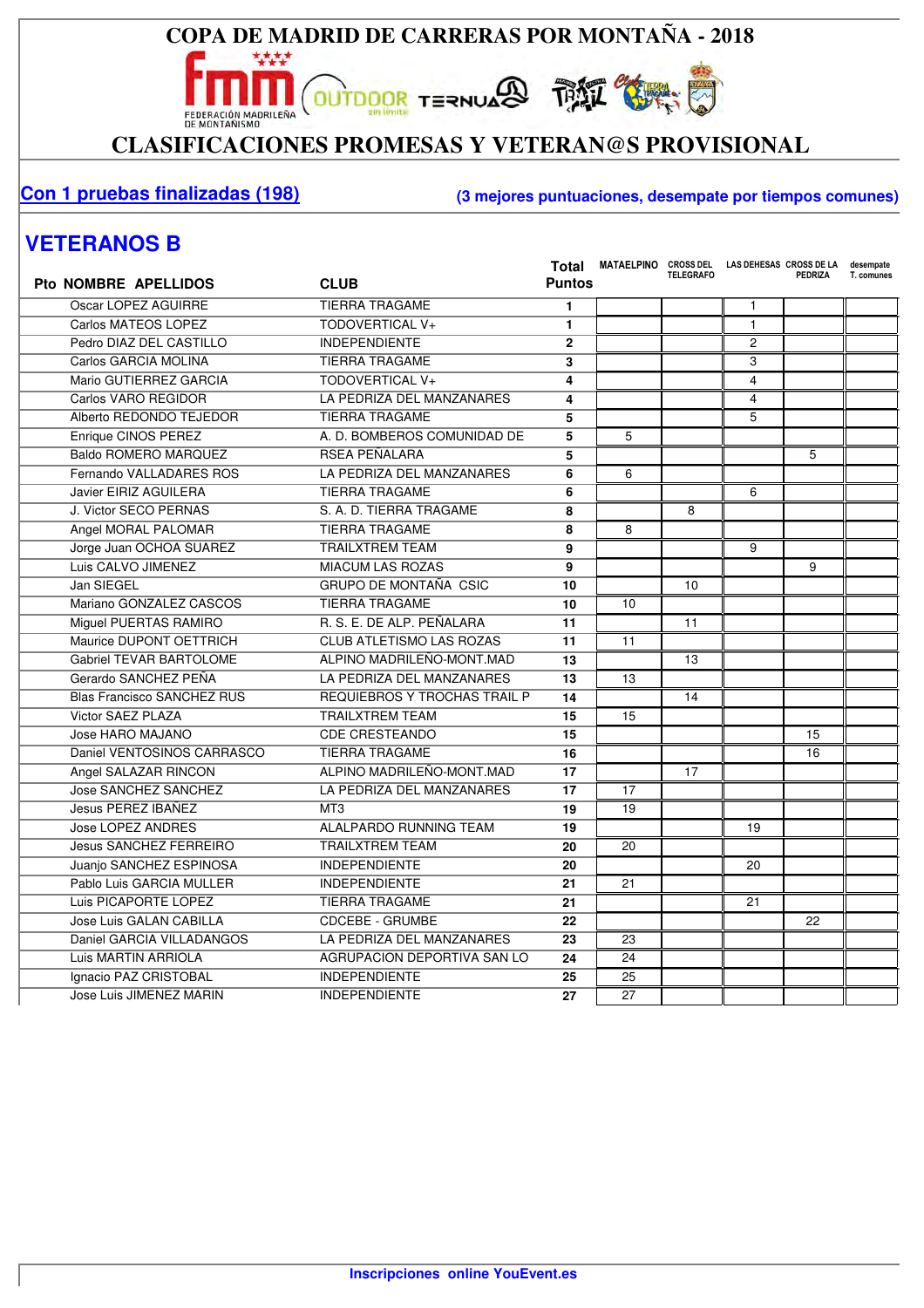

**OUTDOOR TERNUARD THE SUBJECTION** 

## CLASIFICACIONES CADETES Y JUNIOR PROVISIONAL

#### **CLASIFICADOS (8) (3 mejores puntuaciones, desempate por tiempos comunes)**

## **CADETES FEMENINAS**

| Pto NOMBRE APELLIDOS   | CLUB                       | Total<br><b>Puntos</b> | <b>MATAELPINO</b> | <b>CROSS DEL</b><br><b>TELEGRAFO</b> | LAS DEHESAS CROSS DE LA | PEDRIZA | desempate<br>ا . comunes |
|------------------------|----------------------------|------------------------|-------------------|--------------------------------------|-------------------------|---------|--------------------------|
| Paula SANCHEZ ROA      | TODOVERTICAL V+            |                        |                   |                                      |                         |         |                          |
| Aleiandra DIES SANCHEZ | TIERRA TRAGAME             |                        |                   |                                      |                         |         |                          |
| Carlota DIES SANCHEZ   | TIERRA TRAGAME // FIREHAWK |                        |                   |                                      |                         |         |                          |

## **CADETES MASCULINOS**

| <b>Pto NOMBRE APELLIDOS</b> | CLUB            | Tota<br>Puntos | <b>MATAELPINO</b> | <b>CROSS DEL</b><br><b>TELEGRAFO</b> | LAS DEHESAS CROSS DE LA | PEDRIZA | desempate<br>. comunes |
|-----------------------------|-----------------|----------------|-------------------|--------------------------------------|-------------------------|---------|------------------------|
| Manuel QUECEDO GARCIA       | TRAILXTREM TEAM |                |                   |                                      |                         |         |                        |

#### **JUNIOR FEMENINAS**

| <b>Pto NOMBRE APELLIDOS</b> | CLUB                      | Total<br><b>Puntos</b> | <b>MATAELPINO</b> | <b>CROSS DEL</b><br><b>TELEGRAFO</b> | LAS DEHESAS CROSS DE LA | <b>PEDRIZA</b> | desempate<br>T. comunes |
|-----------------------------|---------------------------|------------------------|-------------------|--------------------------------------|-------------------------|----------------|-------------------------|
| Alba VALLADARES RAMIREZ     | LA PEDRIZA DEL MANZANARES |                        |                   |                                      |                         |                |                         |
| Angeles DIES SANCHEZ        | S. A. D. TIERRA TRAGAME   |                        |                   |                                      |                         |                |                         |
|                             |                           |                        |                   |                                      |                         |                |                         |

#### **JUNIOR MASCULINOS**

| Pto NOMBRE APELLIDOS              | CLUB                      | Total<br>Puntos | MATAELPINC | <b>CROSS DEL</b><br><b>TELEGRAFO</b> | LAS DEHESAS CROSS DE LA | PEDRIZA | desempate<br>comunes). |
|-----------------------------------|---------------------------|-----------------|------------|--------------------------------------|-------------------------|---------|------------------------|
| <b>Hector RODRIGUEZ NAVARRETE</b> | R. S. E. DE ALP. PEÑALARA |                 |            |                                      |                         |         |                        |
| Javier DE LA CRUZ SANTAMARIA      | TIERRA TRAGAME            |                 |            |                                      |                         | _       |                        |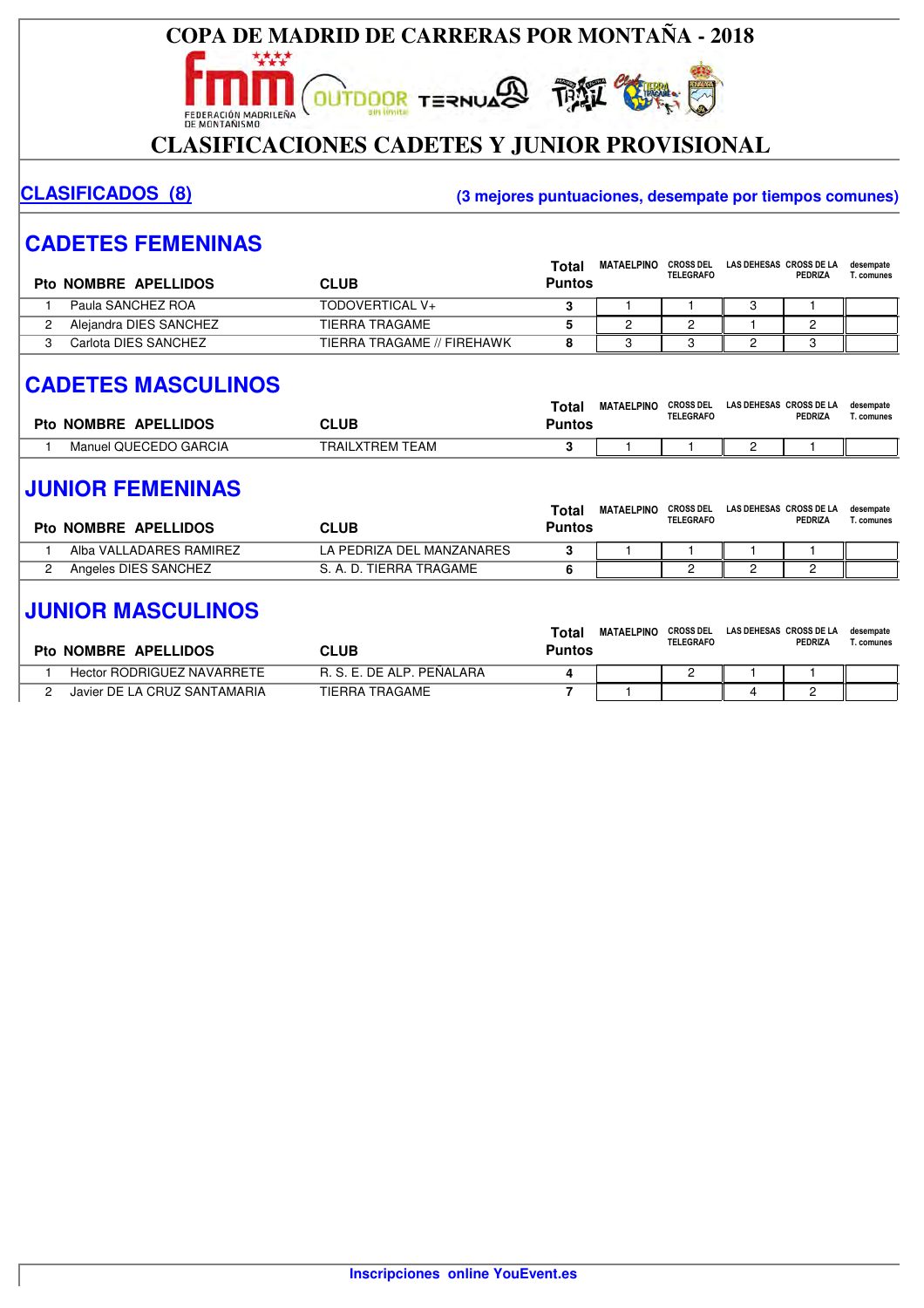

#### **Con 2 pruebas finalizadas (4) (3 mejores puntuaciones, desempate por tiempos comunes)**

MATAELPINO CROSS DEL LAS DEL LAS DEL LAS DEL LAS DEL LAS DEL LAS DEL LAS DEL LAS DEL LAS DEL LAS DEL LAS DEL LA

#### **CADETES MASCULINOS**

| Pto NOMBRE APELLIDOS       | CLUB                    | Total<br>Puntos | <b>MATAELPINO</b> | <b>CROSS DEL</b><br><b>TELEGRAFO</b> | LAS DEHESAS CROSS DE LA | PEDRIZA | desempate<br>Г. comunes |
|----------------------------|-------------------------|-----------------|-------------------|--------------------------------------|-------------------------|---------|-------------------------|
| Hugo FENOLL FERNANDEZ      | TIERRA TRAGAME          |                 |                   |                                      |                         |         |                         |
| Lucas MUNIZ GARCIA-CERNUDA | S. A. D. TIERRA TRAGAME |                 |                   |                                      | z.                      |         |                         |

#### **JUNIOR FEMENINAS**

| <b>Pto NOMBRE APELLIDOS</b> | CLUB                      | Tota<br>Puntos | <b>MATAELPINO</b> | <b>CROSS DEL</b><br><b>TELEGRAFO</b> | LAS DEHESAS CROSS DE LA | PEDRIZA | desempate<br>. . comunes |
|-----------------------------|---------------------------|----------------|-------------------|--------------------------------------|-------------------------|---------|--------------------------|
| Susana TRUJILLO GONZALEZ    | LA PEDRIZA DEL MANZANARES |                |                   |                                      |                         |         |                          |

#### **JUNIOR MASCULINOS**

| Pto NOMBRE APELLIDOS | CLUB                          | Tota<br>Puntos | <b>MATAELPINO</b> | <b>CROSS DEL</b><br><b>TELEGRAFO</b> | LAS DEHESAS CROSS DE LA | PEDRIZA | desempate<br>. comunes |
|----------------------|-------------------------------|----------------|-------------------|--------------------------------------|-------------------------|---------|------------------------|
| Daniel SAEZ MINGUEZ  | C.D.E. LA PEDRIZA DEL MANZANA |                |                   |                                      |                         |         |                        |